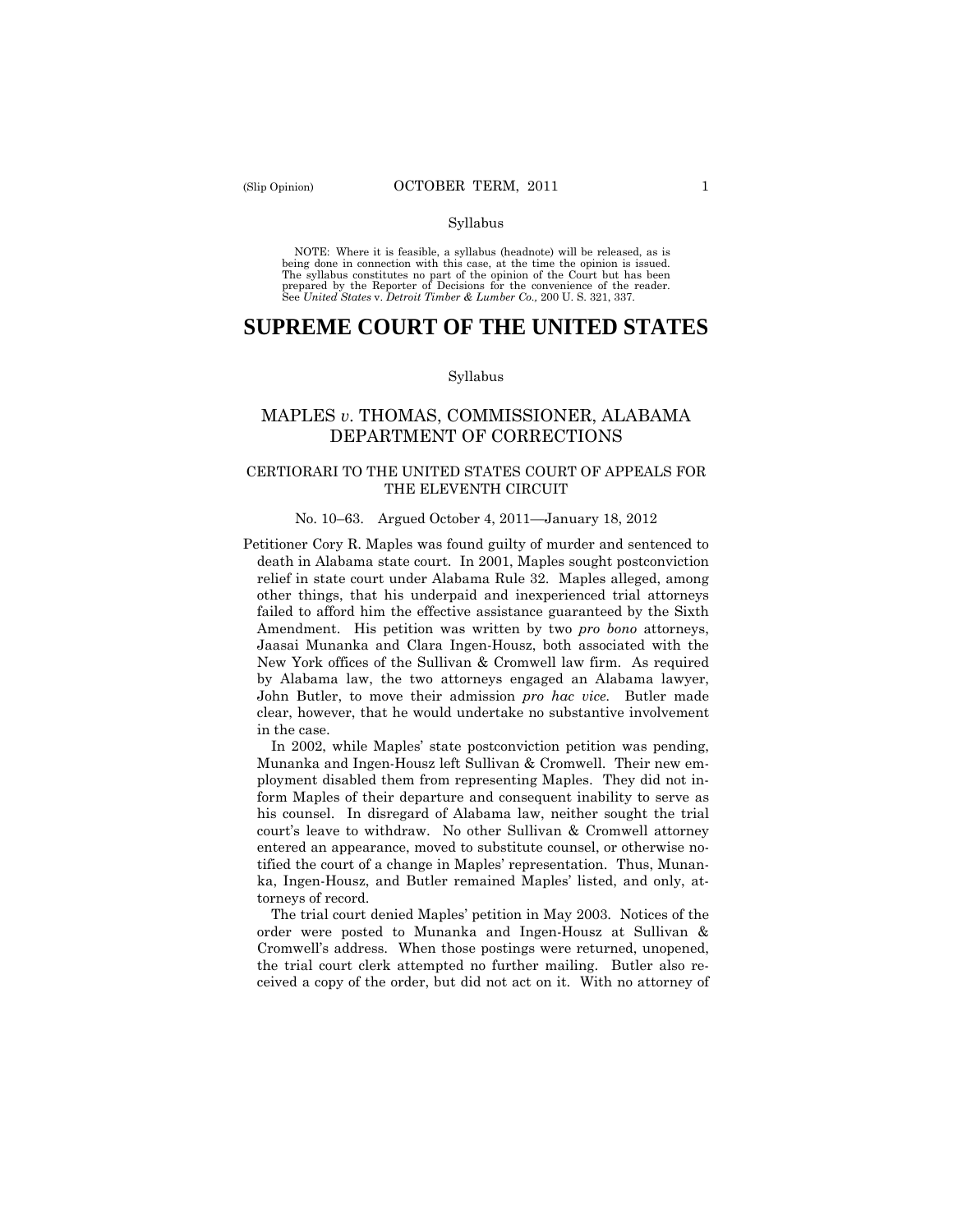record in fact acting on Maples' behalf, the 42-day period Maples had to file a notice of appeal ran out.

 deadline and notified him that he had four weeks remaining to file a About a month later, an Alabama Assistant Attorney General sent a letter directly to Maples. The letter informed Maples of the missed federal habeas petition. Maples immediately contacted his mother, who called Sullivan & Cromwell. Three Sullivan & Cromwell attorneys, through Butler, moved the trial court to reissue its order, thereby restarting the 42-day appeal period. The court denied the motion. The Alabama Court of Criminal Appeals then denied a writ of mandamus that would have granted Maples leave to file an out-oftime appeal, and the State Supreme Court affirmed.

 Thereafter, Maples sought federal habeas relief. Both the District Court and the Eleventh Circuit denied his request, pointing to the procedural default in state court, *i.e*., Maples' failure timely to appeal the state trial court's order denying his Rule 32 petition for postconviction relief.

*Held:* Maples has shown the requisite "cause" to excuse his procedural default. Pp. 11–22.

(a) As a rule, a federal court may not entertain a state prisoner's habeas claims "when (1) 'a state court [has] declined to address [those] claims because the prisoner had failed to meet a state procedural requirement,' and (2) 'the state judgment rests on independent and adequate state procedural grounds.'" Walker v. Martin, 562 U. S. \_\_\_, \_\_\_. The bar to federal review may be lifted, however, if "the prisoner can demonstrate cause for the [procedural] default [in state court] and actual prejudice as a result of the alleged violation of federal law." *Coleman* v. *Thompson*, 501 U. S. 722, 750.

 qualify as "cause," *ibid.,* because the attorney is the prisoner's agent, his agent's negligent conduct, *id.,* at 753–754. Thus, a petitioner is Cause for a procedural default exists where "something *external* to the petitioner, something that cannot fairly be attributed to him[,] . . . 'impeded [his] efforts to comply with the State's procedural rule.' " *Id.,* at 753. A prisoner's postconviction attorney's negligence does not and under "well-settled" agency law, the principal bears the risk of bound by his attorney's failure to meet a filing deadline and cannot rely on that failure to establish cause. *Ibid.* 

A markedly different situation arises, however, when an attorney abandons his client without notice, and thereby occasions the default. In such cases, the principal-agent relationship is severed and the attorney's acts or omissions "cannot fairly be attributed to [the client]." *Id.,* at 753. Nor can the client be faulted for failing to act on his own behalf when he lacks reason to believe his attorneys of record, in fact, are not representing him.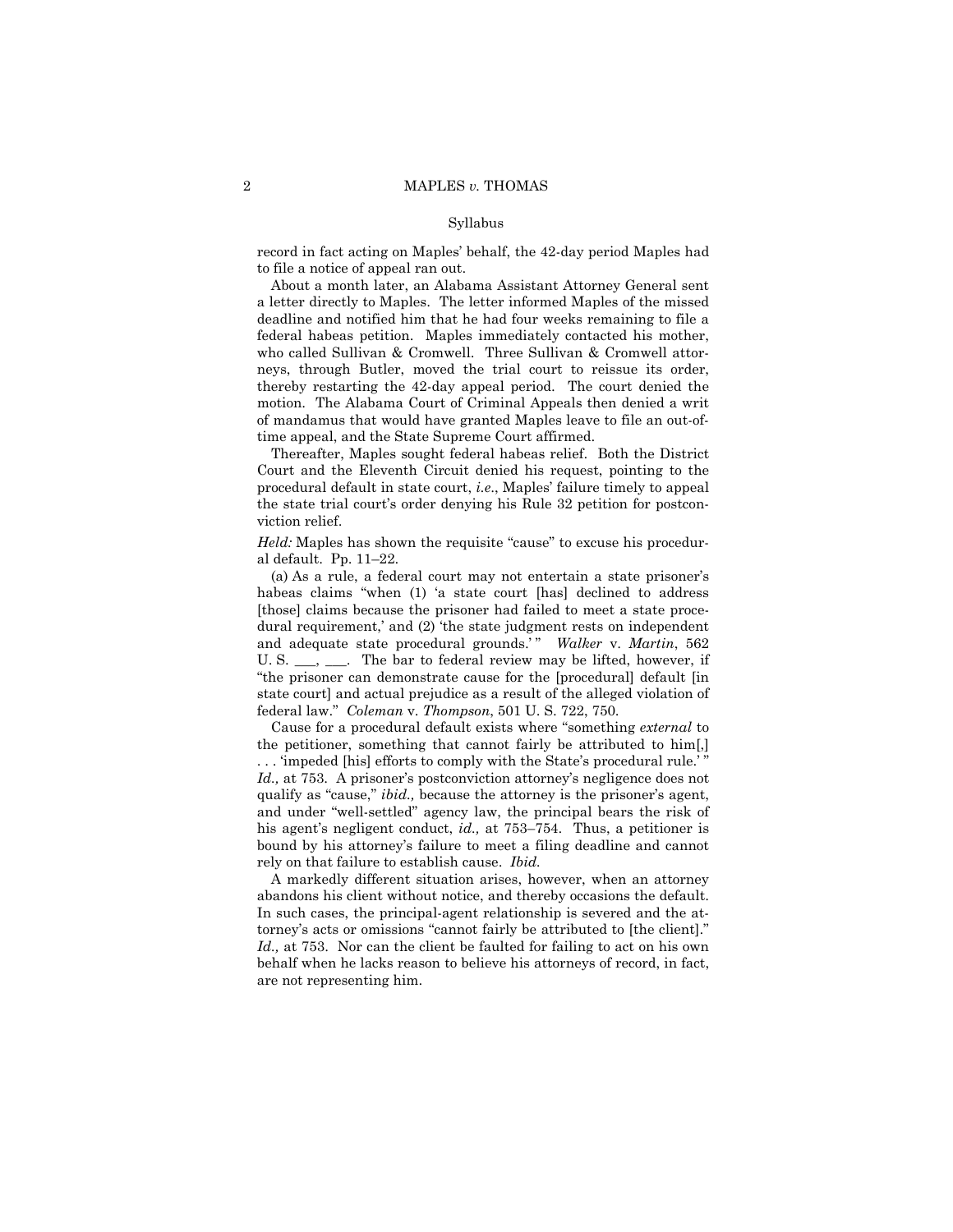*Holland* v. *Florida*, 560 U. S. \_\_\_, is instructive*.* There, the Court found that the one-year deadline for filing a federal habeas petition can be tolled for equitable reasons, and that an attorney's unprofessional conduct may sometimes be an "extraordinary circumstance" justifying equitable tolling. *Id.*, at \_\_\_, \_\_\_<sup>\_</sup>\_\_\_. The Court recognized that an attorney's negligence does not provide a basis for tolling a statutory time limit. *Id.,* at \_\_\_. Holland's claim that he was abandoned by his attorney, however, if true, "would suffice to establish extraordinary circumstances beyond his control," *id.,* at \_\_\_ (opinion of ALITO, J.)*.* Pp. 11–15.

(b) From the time of his initial Rule 32 petition until well after time ran out for appealing the trial court's denial of that petition, Maples' sole attorneys of record were Munanka, Ingen-Housz, and Butler. Unknown to Maples, none of those lawyers was in fact serving as his attorney during the 42-day appeal period. Pp. 15–21.

(1) The State contends that Sullivan & Cromwell represented Maples throughout his state postconviction proceedings, and that, as a result, Maples cannot establish abandonment by counsel during the 42-day period. But it is undisputed that Munanka and Ingen-Housz severed their agency relationship with Maples long before the default occurred. Furthermore, because the attorneys did not seek the trial court's permission to withdraw, they allowed court records to convey that they remained the attorneys of record. As such, the attorneys, not Maples, would be the addressees of court orders Alabama law requires the clerk to furnish.

The State asserts that, after Munanka's and Ingen-Housz's departure, other Sullivan & Cromwell attorneys came forward to serve as Maples' counsel. At the time of the default, however, those attorneys had not been admitted to practice in Alabama, had not entered their appearances on Maples' behalf, and had done nothing to inform the Alabama court that they wished to substitute for Munanka and Ingen-Housz. Thus, they lacked the legal authority to act on Maples' behalf before his time to appeal expired. Pp. 15–19.

 "agent in any meaningful sense of that word." *Holland*, 560 U. S., at (2) Maples' only other attorney of record, local counsel Butler, did not even begin to represent Maples. Butler told Munanka and Ingen-Housz that he would serve as local counsel only for the purpose of enabling them to appear *pro hac vice* and would play no substantive role in the case. Other factors confirm that Butler was not Maples'

\_\_\_ (opinion of ALITO, J.). Upon receiving a copy of the trial court's order, Butler did not contact Sullivan & Cromwell to ensure that firm lawyers were taking appropriate action. Nor did the State treat Butler as Maples' actual representative. Notably, the Alabama Assistant Attorney General wrote directly and only to Maples, notwithstanding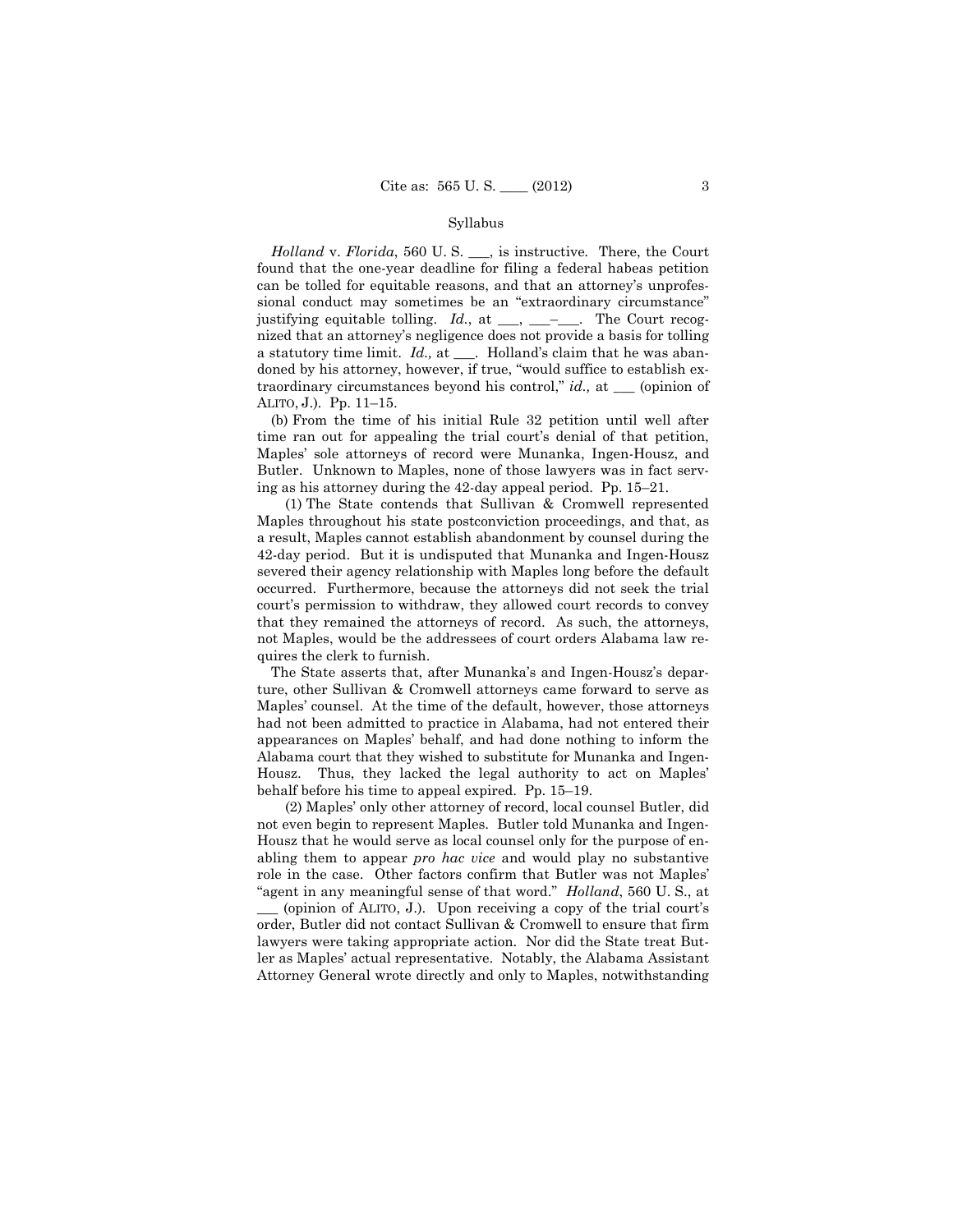an ethical obligation to refrain from communicating directly with an opposing party known to be represented by counsel. Pp. 19–20.

(3) Not only was Maples left without any functioning attorney of record; the very listing of Munanka, Ingen-Housz, and Butler as his representatives meant that he had no right personally to receive notice. He in fact received none within the 42 days allowed for commencing an appeal. Given no reason to suspect that he lacked counsel able and willing to represent him, Maples surely was blocked from complying with the State's procedural rule. Pp. 20–21.

(c) "The cause and prejudice requirement shows due regard for States' finality and comity interests while ensuring that 'fundamental fairness [remains] the central concern of the writ of habeas corpus.'" *Dretke* v. *Haley*, 541 U.S. 386, 393. In the unusual circumstances of this case, agency law principles and fundamental fairness point to the same conclusion: there was indeed cause to excuse Maples' procedural default. Through no fault of his own, he lacked the assistance of any authorized attorney during the 42-day appeal period. And he had no reason to suspect that, in reality, he had been reduced to *pro se* status. Pp. 21–22.

(d) The question of prejudice, which neither the District Court nor the Eleventh Circuit reached, remains open for decision on remand. P. 22.

586 F. 3d 879, reversed and remanded.

 C. J., and KENNEDY, BREYER, ALITO, SOTOMAYOR, and KAGAN, JJ., joined. GINSBURG, J., delivered the opinion of the Court, in which ROBERTS, ALITO, J., filed a concurring opinion. SCALIA, J., filed a dissenting opinion, in which THOMAS, J., joined.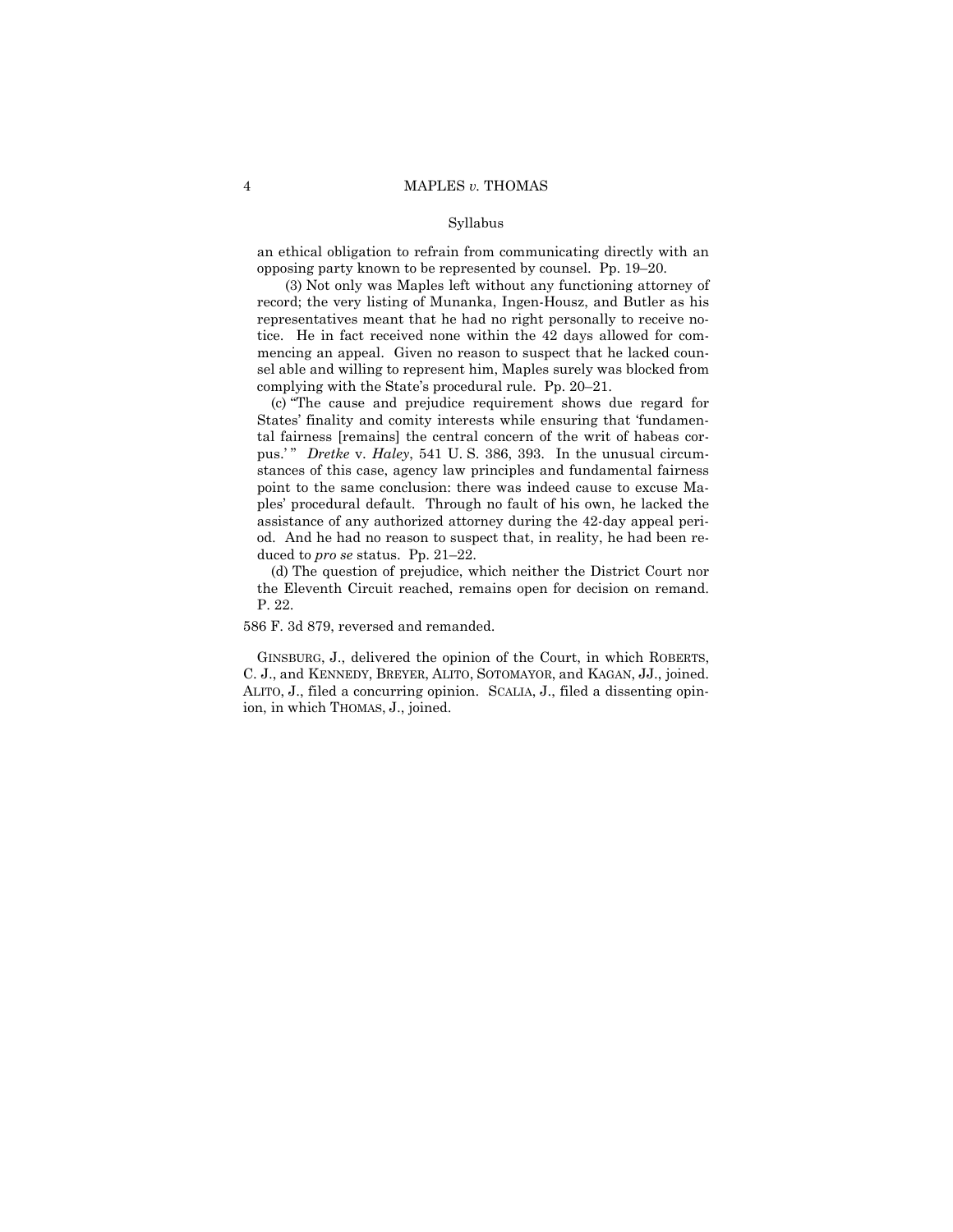preliminary print of the United States Reports. Readers are requested to notify the Reporter of Decisions, Supreme Court of the United States, Wash- ington, D. C. 20543, of any typographical or other formal errors, in order that corrections may be made before the preliminary print goes to press. NOTICE: This opinion is subject to formal revision before publication in the

## $\frac{1}{2}$  ,  $\frac{1}{2}$  ,  $\frac{1}{2}$  ,  $\frac{1}{2}$  ,  $\frac{1}{2}$  ,  $\frac{1}{2}$  ,  $\frac{1}{2}$ **SUPREME COURT OF THE UNITED STATES**

#### $\frac{1}{2}$  ,  $\frac{1}{2}$  ,  $\frac{1}{2}$  ,  $\frac{1}{2}$  ,  $\frac{1}{2}$  ,  $\frac{1}{2}$ No. 10–63

# CORY R. MAPLES, PETITIONER *v.* KIM T. THOMAS, COMMISSIONER, ALABAMA DEPARTMENT OF CORRECTIONS

## ON WRIT OF CERTIORARI TO THE UNITED STATES COURT OF APPEALS FOR THE ELEVENTH CIRCUIT

### [January 18, 2012]

JUSTICE GINSBURG delivered the opinion of the Court.

tenced to death in 1997 for the murder of two individuals. Cory R. Maples is an Alabama capital prisoner sen-At trial, he was represented by two appointed lawyers, minimally paid and with scant experience in capital cases. Maples sought postconviction relief in state court, alleging ineffective assistance of counsel and several other trial infirmities. His petition, filed in August 2001, was written by two New York attorneys serving *pro bono*, both associated with the same New York-based large law firm. An Alabama attorney, designated as local counsel, moved the admission of the out-of-state counsel *pro hac vice*. As understood by New York counsel, local counsel would facilitate their appearance, but would undertake no substantive involvement in the case.

In the summer of 2002, while Maples' postconviction petition remained pending in the Alabama trial court, his New York attorneys left the law firm; their new employment disabled them from continuing to represent Maples. They did not inform Maples of their departure and conse-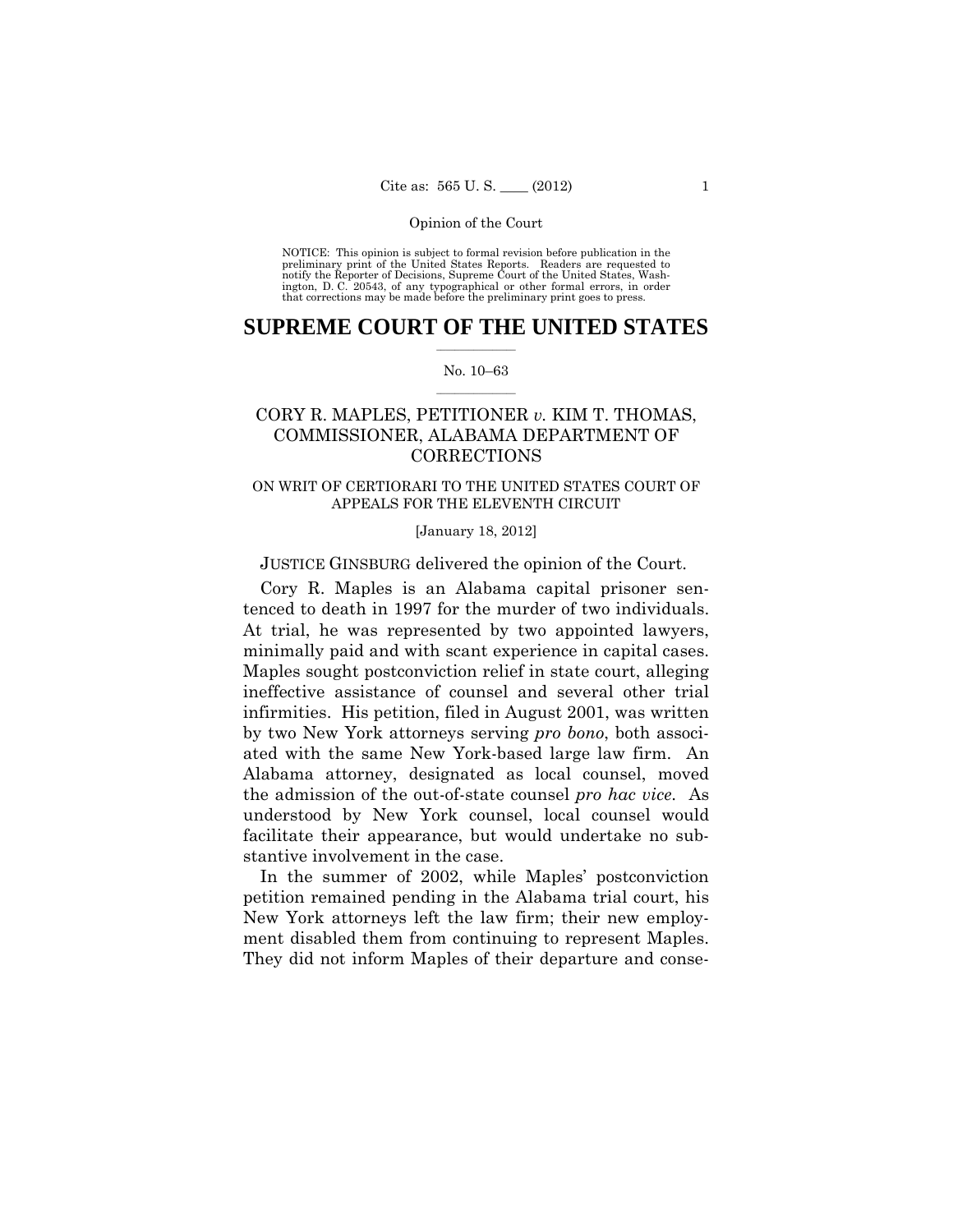#### Opinion of the Court

quent inability to serve as his counsel. Nor did they seek the Alabama trial court's leave to withdraw. Neither they nor anyone else moved for the substitution of counsel able to handle Maples' case.

In May 2003, the Alabama trial court denied Maples' petition. Notices of the court's order were posted to the New York attorneys at the address of the law firm with which they had been associated. Those postings were returned, unopened, to the trial court clerk, who attempted no further mailing. With no attorney of record in fact acting on Maples' behalf, the time to appeal ran out.

Thereafter, Maples petitioned for a writ of habeas corpus in federal court. The District Court and, in turn, the Eleventh Circuit, rejected his petition, pointing to the procedural default in state court, *i.e*., Maples' failure timely to appeal the Alabama trial court's order denying him postconviction relief. Maples, it is uncontested, was blameless for the default.

 system would lay the default at Maples' death-cell door. The sole question this Court has taken up for review is whether, on the extraordinary facts of Maples' case, there is "cause" to excuse the default. Maples maintains that there is, for the lawyers he believed to be vigilantly representing him had abandoned the case without leave of court, without informing Maples they could no longer represent him, and without securing any recorded substitution of counsel. We agree. Abandoned by counsel, Maples was left unrepresented at a critical time for his state postconviction petition, and he lacked a clue of any need to protect himself *pro se*. In these circumstances, no just Satisfied that the requisite cause has been shown, we reverse the Eleventh Circuit's judgment.

> I A

Alabama sets low eligibility requirements for lawyers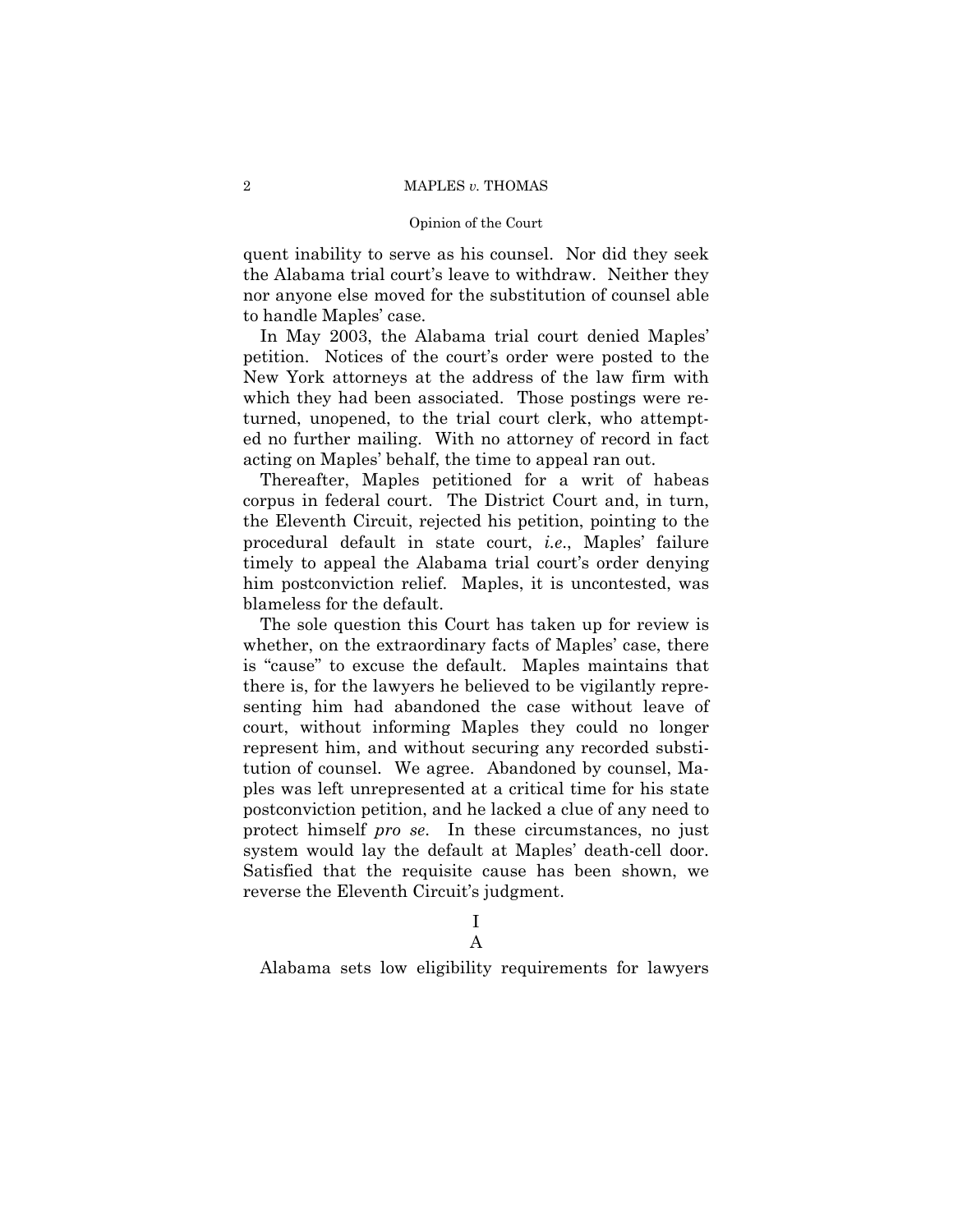appointed to represent indigent capital defendants at trial. American Bar Association, Evaluating Fairness and Accuracy in State Death Penalty Systems: The Alabama Death Penalty Assessment Report 117–120 (June 2006) (hereinafter ABA Report); Brief for Alabama Appellate Court Justices et al. as *Amici Curiae* 7–8 (hereinafter Justices Brief). Appointed counsel need only be a member of the Alabama bar and have "five years' prior experience in the active practice of criminal law." Ala. Code §13A–5–54 (2006). Experience with capital cases is not required. Justices Brief 7–8. Nor does the State provide, or require appointed counsel to gain, any capital-case-specific professional education or training. ABA Report 129–131; Justices Brief 14–16.

Appointed counsel in death penalty cases are also undercompensated. ABA Report 124–129; Justices Brief 12– 14. Until 1999, the State paid appointed capital defense attorneys just "\$40.00 per hour for time expended in court and \$20.00 per hour for time reasonably expended out of court in the preparation of [the defendant's] case." Ala. Code  $$15-12-21$ (d) (1995). Although death penalty litigation is plainly time intensive,<sup>1</sup> the State capped at  $$1,000$ fees recoverable by capital defense attorneys for out-ofcourt work. *Ibid.*2 Even today, court-appointed attorneys receive only \$70 per hour. 2011 Ala. Acts no. 2011–678, pp. 1072–1073, §6.

 ing a defendant's case. Subcommittee on Federal Death Penalty Cases, Cost and Quality of Defense Representation 14 (May 1998). <sup>1</sup>One study of federal capital trials from 1990 to 1997 found that defense attorneys spent an average of 1,480 out-of-court hours prepar-Committee on Defender Services, Judicial Conference of the United States, Federal Death Penalty Cases: Recommendations Concerning the

 $2 \text{In } 1999$ , the State removed the cap on fees for out-of-court work in capital cases. Ala. Code §15–12–21(d) (2010 Cum. Supp.). Perhaps not coincidentally, 70% of the inmates on Alabama's death row in 2006, including Maples, had been convicted when the \$1,000 cap was in effect. ABA Report 126.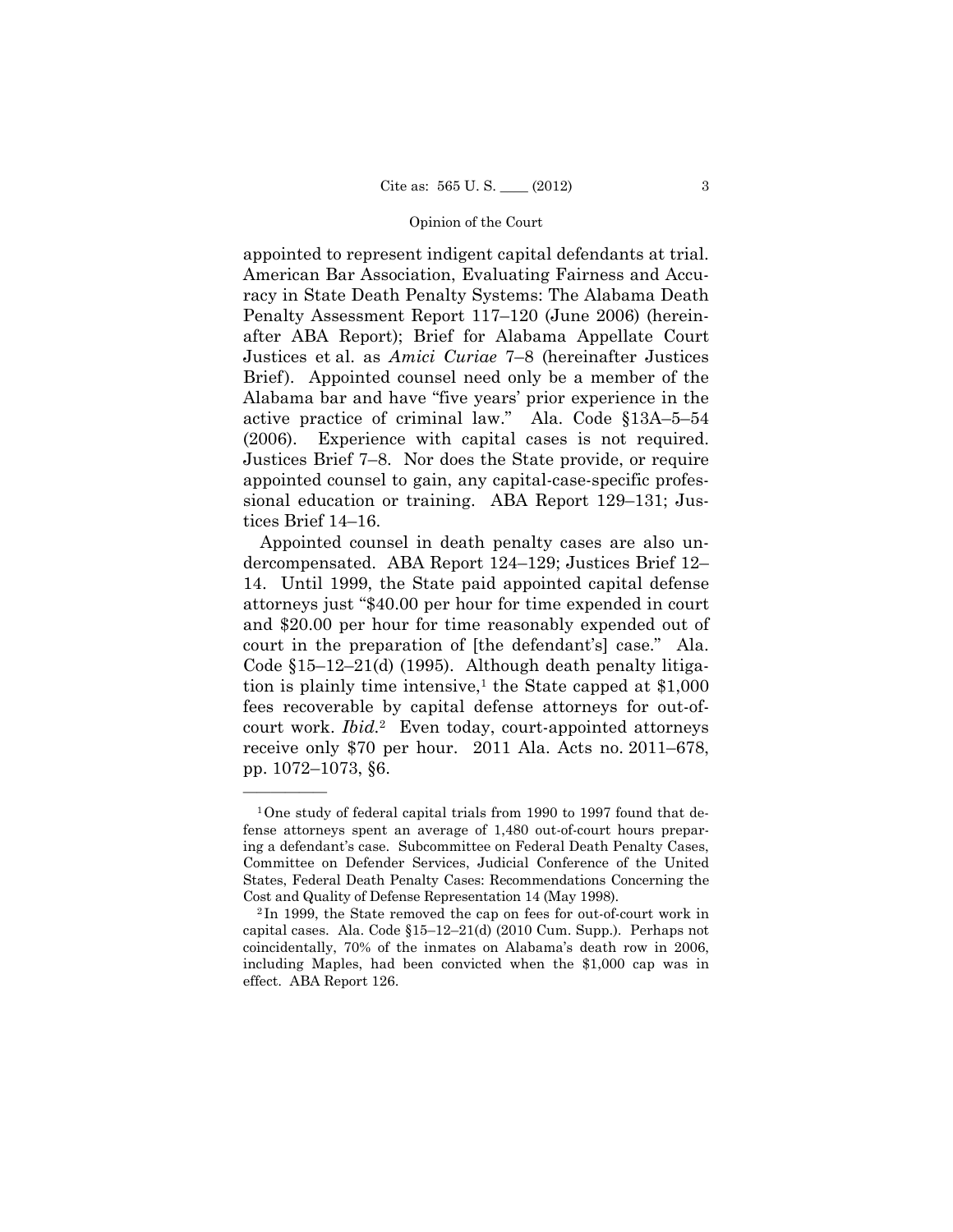#### Opinion of the Court

Nearly alone among the States, Alabama does not guarantee representation to indigent capital defendants in postconviction proceedings. ABA Report 111–112, 158– 160; Justices Brief 33. The State has elected, instead, "to rely on the efforts of typically well-funded [out-of-state] volunteers." Brief in Opposition in *Barbour* v. *Allen*, O. T. 2006, No. 06–10605, p. 23. Thus, as of 2006, 86% of the attorneys representing Alabama's death row inmates in state collateral review proceedings "either worked for the Equal Justice Initiative (headed by NYU Law professor Bryan Stevenson), out-of-state public interest groups like the Innocence Project, or an out-of-state mega-firm." Brief in Opposition 16, n. 4. On occasion, some prisoners sentenced to death receive no postconviction representation at all. See ABA Report 112 ("[A]s of April 2006, approximately fifteen of Alabama's death row inmates in the final rounds of state appeals had no lawyer to represent them.").

# B

 phase of a capital case. Compensation for each lawyer was This system was in place when, in 1997, Alabama charged Maples with two counts of capital murder; the victims, Stacy Alan Terry and Barry Dewayne Robinson II, were Maples' friends who, on the night of the murders, had been out on the town with him. Maples pleaded not guilty, and his case proceeded to trial, where he was represented by two court-appointed Alabama attorneys. Only one of them had earlier served in a capital case. See Tr. 3081. Neither counsel had previously tried the penalty capped at \$1,000 for time spent out-of-court preparing Maples' case, and at \$40 per hour for in-court services. See Ala. Code §15–12–21 (1995).

Finding Maples guilty on both counts, the jury recommended that he be sentenced to death. The vote was 10 to 2, the minimum number Alabama requires for a death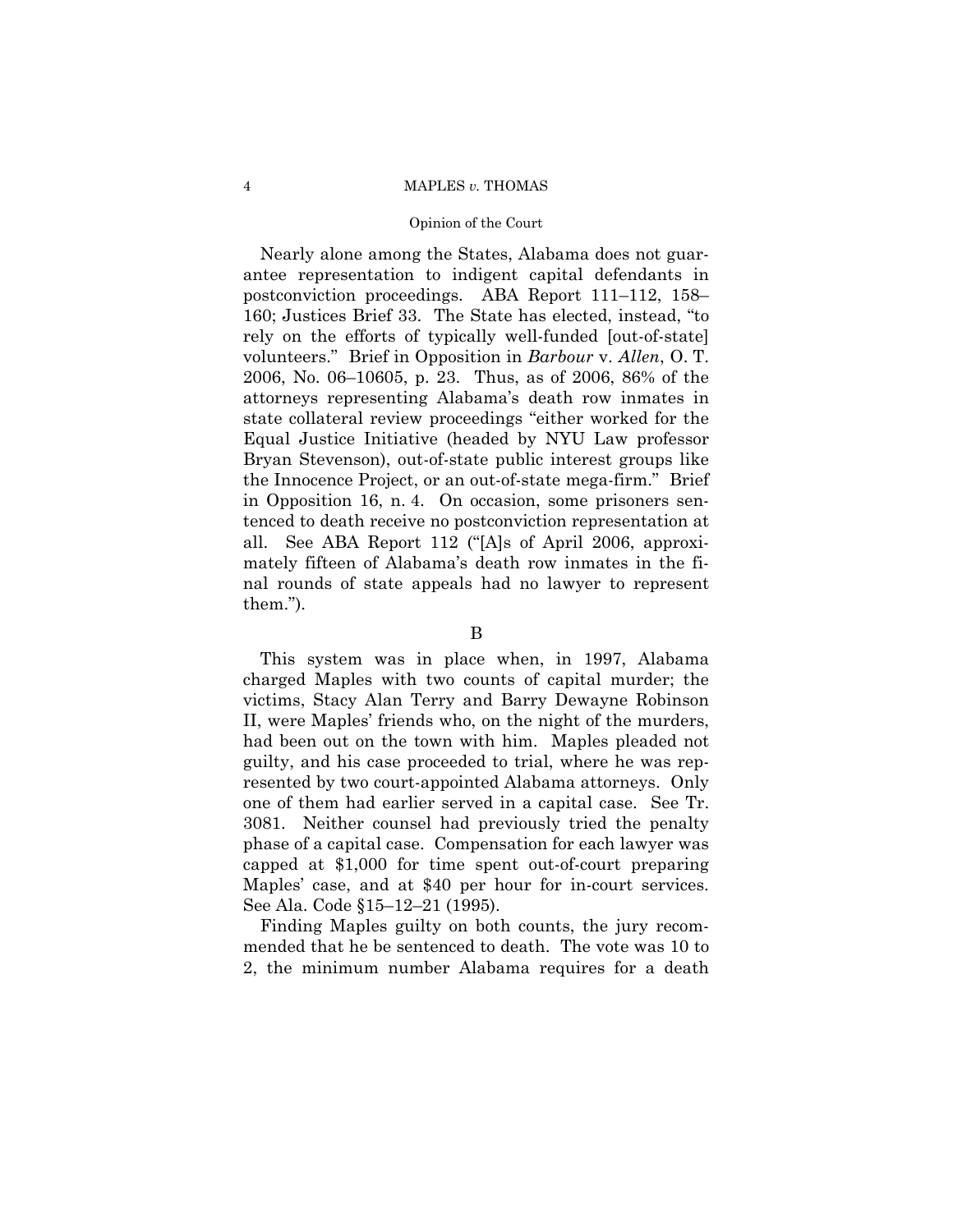recommendation. See Ala. Code §13A–5–46(f) (1994) ("The decision of the jury to recommend a sentence of death must be based on a vote of at least 10 jurors."). Accepting the jury's recommendation, the trial court sentenced Maples to death. On direct appeal, the Alabama Court of Criminal Appeals and the Alabama Supreme Court affirmed the convictions and sentence. *Ex parte Maples*, 758 So. 2d 81 (Ala. 1999); *Maples* v. *State*, 758 So. 2d 1 (Ala. Crim. App. 1999). We denied certiorari. *Maples* v. *Alabama*, 531 U. S. 830 (2000).

Two out-of-state volunteers represented Maples in postconviction proceedings: Jaasi Munanka and Clara Ingen-Housz, both associates at the New York offices of the Sullivan & Cromwell law firm. At the time, Alabama required out-of-state attorneys to associate local counsel when seeking admission to practice *pro hac vice* before an Alabama court, regardless of the nature of the proceeding. Rule Governing Admission to the Ala. State Bar VII (2000) (hereinafter Rule VII).3 The Alabama Rule further prescribed that the local attorney's name "appear on all notices, orders, pleadings, and other documents filed in the cause," and that local counsel "accept joint and several responsibility with the foreign attorney to the client, to opposing parties and counsel, and to the court or administrative agency in all matters [relating to the case]." Rule VII(C).

 standing his obligations under Alabama law, Butler Munanka and Ingen-Housz associated Huntsville, Alabama attorney John Butler as local counsel. Notwithinformed Munanka and Ingen-Housz, "at the outset," that he would serve as local counsel only for the purpose of

<sup>3</sup> In 2006, Alabama revised Rule VII. See Rule Governing Admission to the Ala. State Bar VII (2009). Under the new rule, the State allows out-of-state counsel to represent *pro bono* indigent criminal defendants in postconviction proceedings without involvement of local counsel. *Ibid.*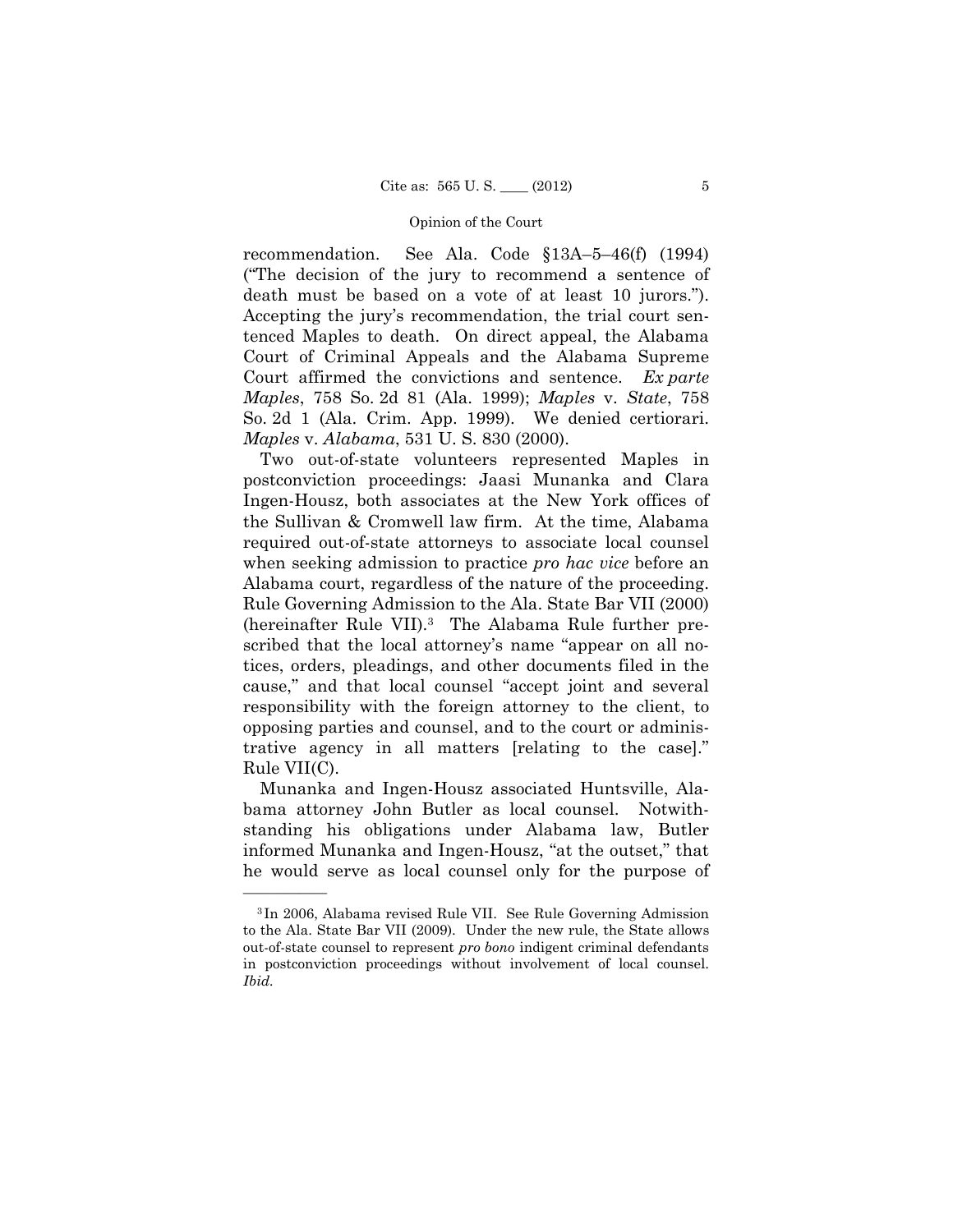#### Opinion of the Court

allowing the two New York attorneys to appear *pro hac vice* on behalf of Maples. App. to Pet. for Cert. 255a. Given his lack of "resources, available time [and] experience," Butler told the Sullivan & Cromwell lawyers, he could not "deal with substantive issues in the case." *Ibid.* The Sullivan & Cromwell attorneys accepted Butler's conditions. *Id.,* at 257a. This arrangement between outof-state and local attorneys, it appears, was hardly atypical. See Justices Brief 36 ("The fact is that local counsel for out-of-state attorneys in post-conviction litigation most often do nothing other than provide the mechanism for foreign attorneys to be admitted.").

With the aid of his *pro bono* counsel, Maples filed a petition for postconviction relief under Alabama Rule of Criminal Procedure 32.4 Among other claims, Maples asserted that his court-appointed attorneys provided constitutionally ineffective assistance during both guilt and penalty phases of his capital trial. App. 29–126. He alleged, in this regard, that his inexperienced and underfunded attorneys failed to develop and raise an obvious intoxication defense, did not object to several egregious instances of prosecutorial misconduct, and woefully underprepared for the penalty phase of his trial. The State responded by moving for summary dismissal of Maples' petition. On December 27, 2001, the trial court denied the State's motion.

Some seven months later, in the summer of 2002, both Munanka and Ingen-Housz left Sullivan & Cromwell. App. to Pet. for Cert. 258a. Munanka gained a clerkship with a federal judge; Ingen-Housz accepted a position with the European Commission in Belgium. *Ibid.* Neither attorney told Maples of their departure from Sullivan & Cromwell or of their resulting inability to continue to

<sup>4</sup>Originally filed in August 2001, the petition was resubmitted, with only minor alterations, in December 2001. See App. 22–24, 28–142.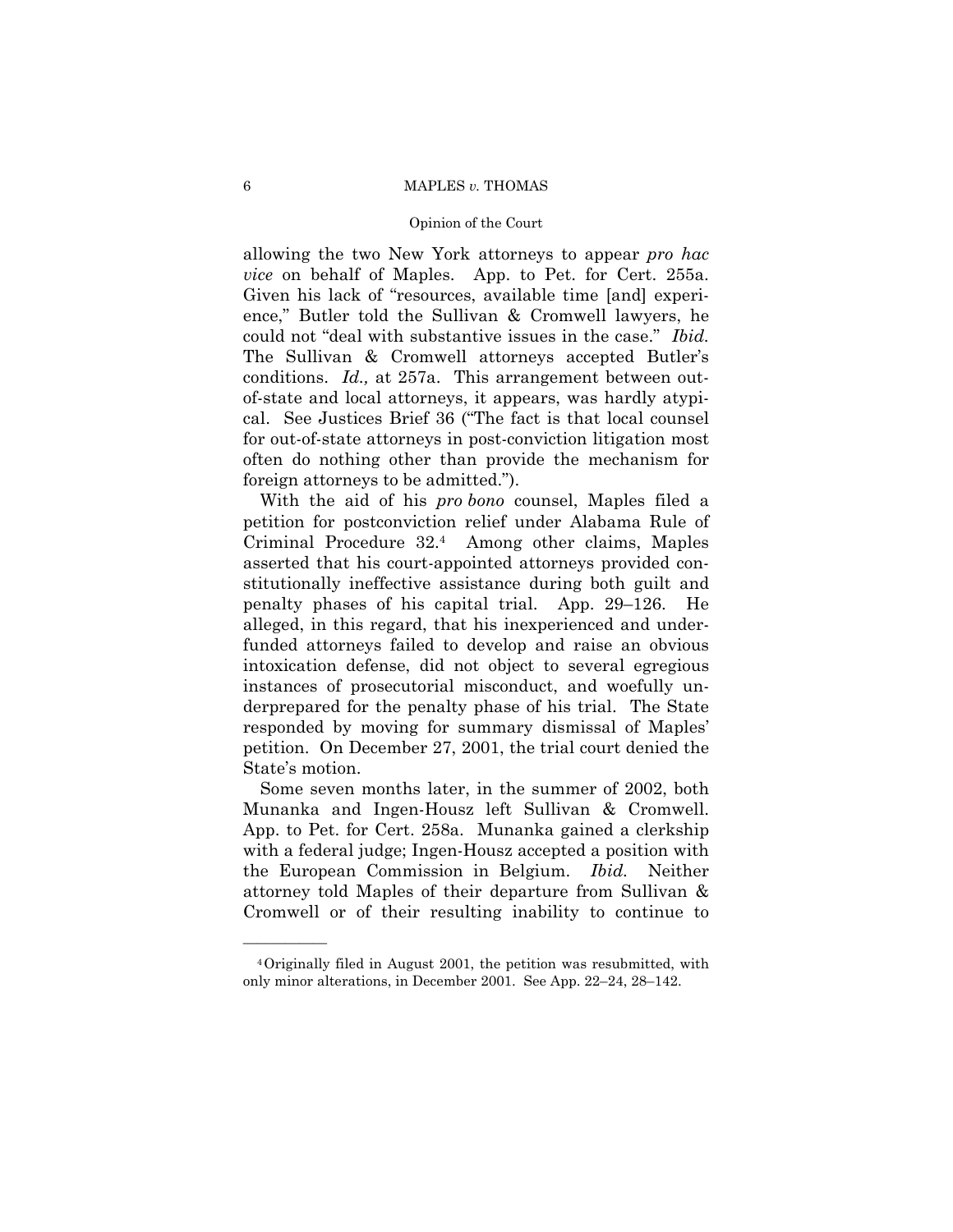represent him. In disregard of Alabama law, see Ala. Rule Crim. Proc. 6.2, Comment, neither attorney sought the trial court's leave to withdraw, App. to Pet. for Cert. 223a. Compounding Munanka's and Ingen-Housz's inaction, no other Sullivan & Cromwell lawyer entered an appearance on Maples' behalf, moved to substitute counsel, or otherwise notified the court of any change in Maples' representation. *Ibid*.

Another nine months passed. During this time period, no Sullivan & Cromwell attorneys assigned to Maples' case sought admission to the Alabama bar, entered appearances on Maples' behalf, or otherwise advised the Alabama court that Munanka and Ingen-Housz were no longer Maples' attorneys. Thus, Munanka and Ingen-Housz (along with Butler) remained Maples' listed, and only, "attorneys of record." *Id.,* at 223a.

There things stood when, in May 2003, the trial court, without holding a hearing, entered an order denying Maples' Rule 32 petition. App. 146–225.<sup>5</sup> The clerk of the Alabama trial court mailed copies of the order to Maples' three attorneys of record. He sent Munanka's and Ingen-Housz's copies to Sullivan & Cromwell's New York address, which the pair had provided upon entering their appearances.

When those copies arrived at Sullivan & Cromwell, Munanka and Ingen-Housz had long since departed. The notices, however, were not forwarded to another Sullivan & Cromwell attorney. Instead, a mailroom employee sent the unopened envelopes back to the court. "Returned to Sender—Attempted, Unknown" was stamped on the envelope addressed to Munanka. App. to Reply to Brief in

<sup>5</sup>One of Maples' attorneys observed, without contradiction, that the trial court's order was a "word for word copy of the proposed Order that the State had submitted [with] its [December 2001] Motion to Dismiss." *Id.,* at 300.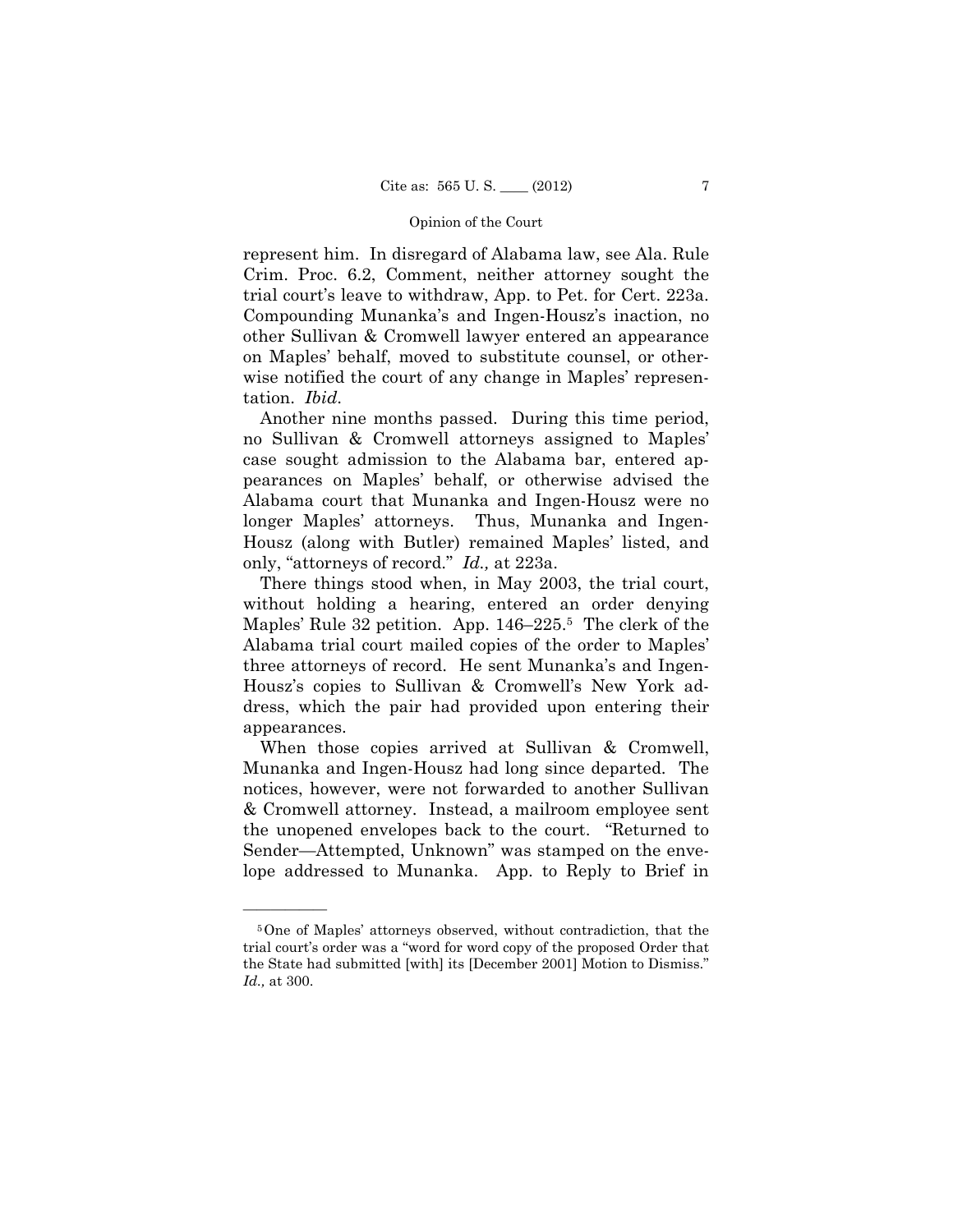#### Opinion of the Court

Opposition 8a. A similar stamp appeared on the envelope addressed to Ingen-Housz, along with the handwritten notation "Return to Sender—Left Firm." *Id.,* at 7a.

Upon receiving back the unopened envelopes he had mailed to Munanka and Ingen-Housz, the Alabama court clerk took no further action. In particular, the clerk did not contact Munanka or Ingen-Housz at the personal telephone numbers or home addresses they had provided in their *pro hac vice* applications. See Ingen-Housz Verified Application for Admission to Practice Under Rule VII, p. 1; and Munanka Verified Application for Admission to Practice Under Rule VII, p. 1, in *Maples* v. *State*, No. CC– 95–842.60 (C. C. Morgan Cty., Ala.). Nor did the clerk alert Sullivan & Cromwell or Butler. Butler received his copy of the order, but did not act on it. App. to Pet. for Cert. 256a. He assumed that Munanka and Ingen-Housz, who had been "CC'd" on the order, would take care of filing an appeal. *Ibid.* 

Meanwhile, the clock ticked on Maples' appeal. Under Alabama's Rules of Appellate Procedure, Maples had 42 days to file a notice of appeal from the trial court's May 22, 2003 order denying Maples' petition for postconviction relief. Rule  $4(a)(1)$  (2000). No appeal notice was filed, and the time allowed for filing expired on July 7, 2003.

A little over a month later, on August 13, 2003, Alabama Assistant Attorney General Jon Hayden, the attorney representing the State in Maples' collateral review proceedings, sent a letter directly to Maples. App. to Pet. for Cert. 253a–254a. Hayden's letter informed Maples of the missed deadline for initiating an appeal within the State's system, and notified him that four weeks remained during which he could file a federal habeas petition. *Ibid.* Hayden mailed the letter to Maples only, using his prison address. *Ibid.* No copy was sent to Maples' attorneys of record, or to anyone else acting on Maples' behalf. *Ibid.* 

Upon receiving the State's letter, Maples immediately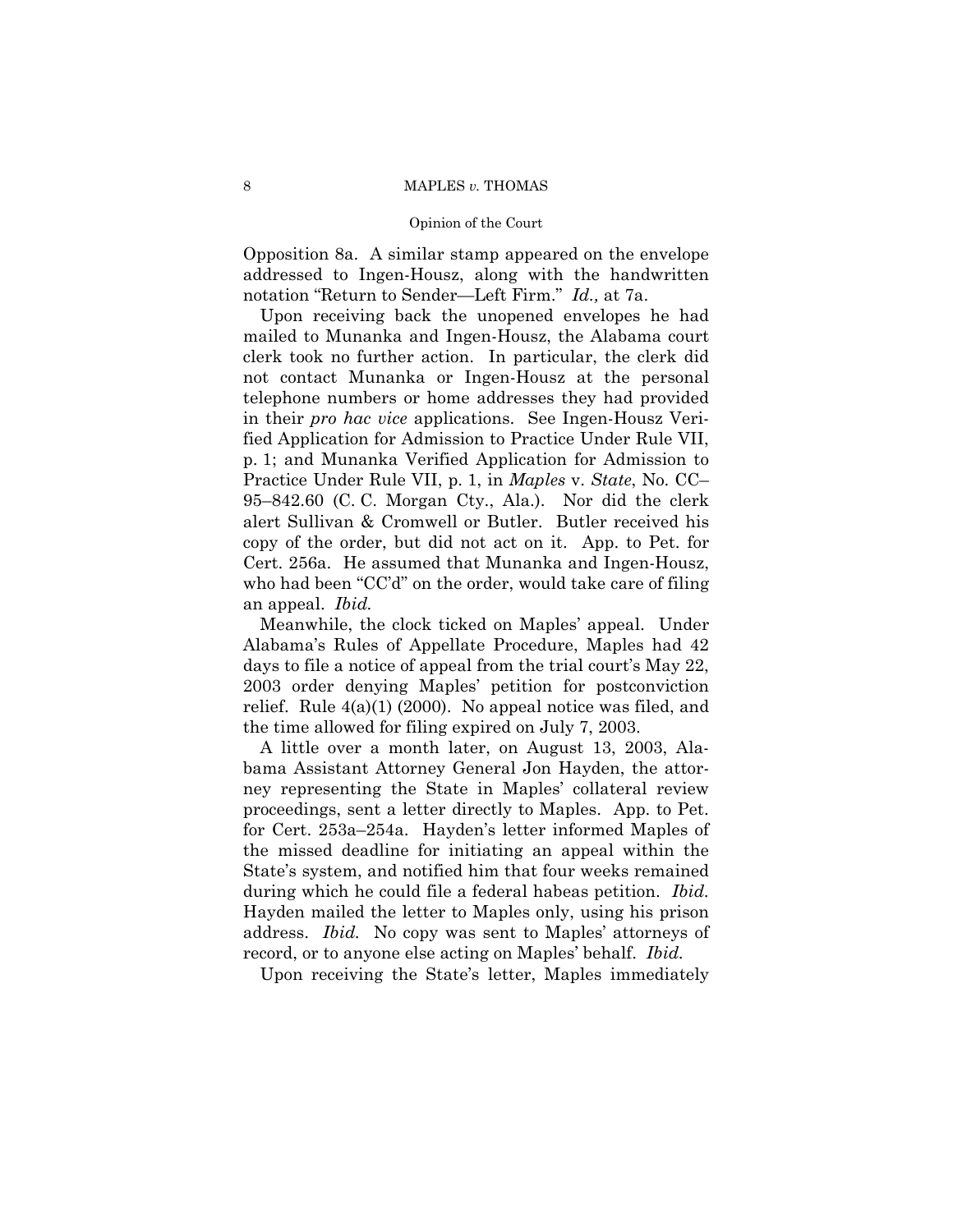contacted his mother. *Id.,* at 258a. She telephoned Sullivan & Cromwell to inquire about her son's case. *Ibid.* Prompted by her call, Sullivan & Cromwell attorneys Marc De Leeuw, Felice Duffy, and Kathy Brewer submitted a motion, through Butler, asking the trial court to reissue its order denying Maples' Rule 32 petition, thereby restarting the 42-day appeal period. *Id.,* at 222a.

 bama" or "entered appearances as attorneys of record." New York, New York?" *Id.,* at 223a–224a. Declining to The trial court denied the motion, *id.,* at 222a–225a, noting that Munanka and Ingen-Housz had not withdrawn from the case and, consequently, were "still attorneys of record for the petitioner," *id.,* at 223a. Furthermore, the court added, attorneys De Leeuw, Duffy, and Brewer had not "yet been admitted to practice in Ala-*Ibid.* "How," the court asked, "can a Circuit Clerk in Decatur, Alabama know what is going on in a law firm in blame the clerk for the missed notice of appeal deadline, the court said it was "unwilling to enter into subterfuge in order to gloss over mistakes made by counsel for the petitioner." *Ibid.* 

Maples next petitioned the Alabama Court of Criminal Appeals for a writ of mandamus, granting him leave to file an out-of-time appeal. Rejecting Maples' plea, the Court of Criminal Appeals determined that, although the clerk had "assumed a duty to notify the parties of the resolution of Maples's Rule 32 petition," the clerk had satisfied that obligation by sending notices to the attorneys of record at the addresses those attorneys provided. *Id.,* at 234a–235a. Butler's receipt of the order, the court observed, sufficed to notify all attorneys "in light of their apparent co-counsel status." *Id.,* at 235a–236a (quoting *Thomas* v. *Kellett*, 489 So. 2d 554, 555 (Ala. 1986)). The Alabama Supreme Court summarily affirmed the Court of Criminal Appeals' judgment, App. to Pet. for Cert. 237a, and this Court denied certiorari, *Maples* v. *Alabama*, 543 U. S. 1148 (2005).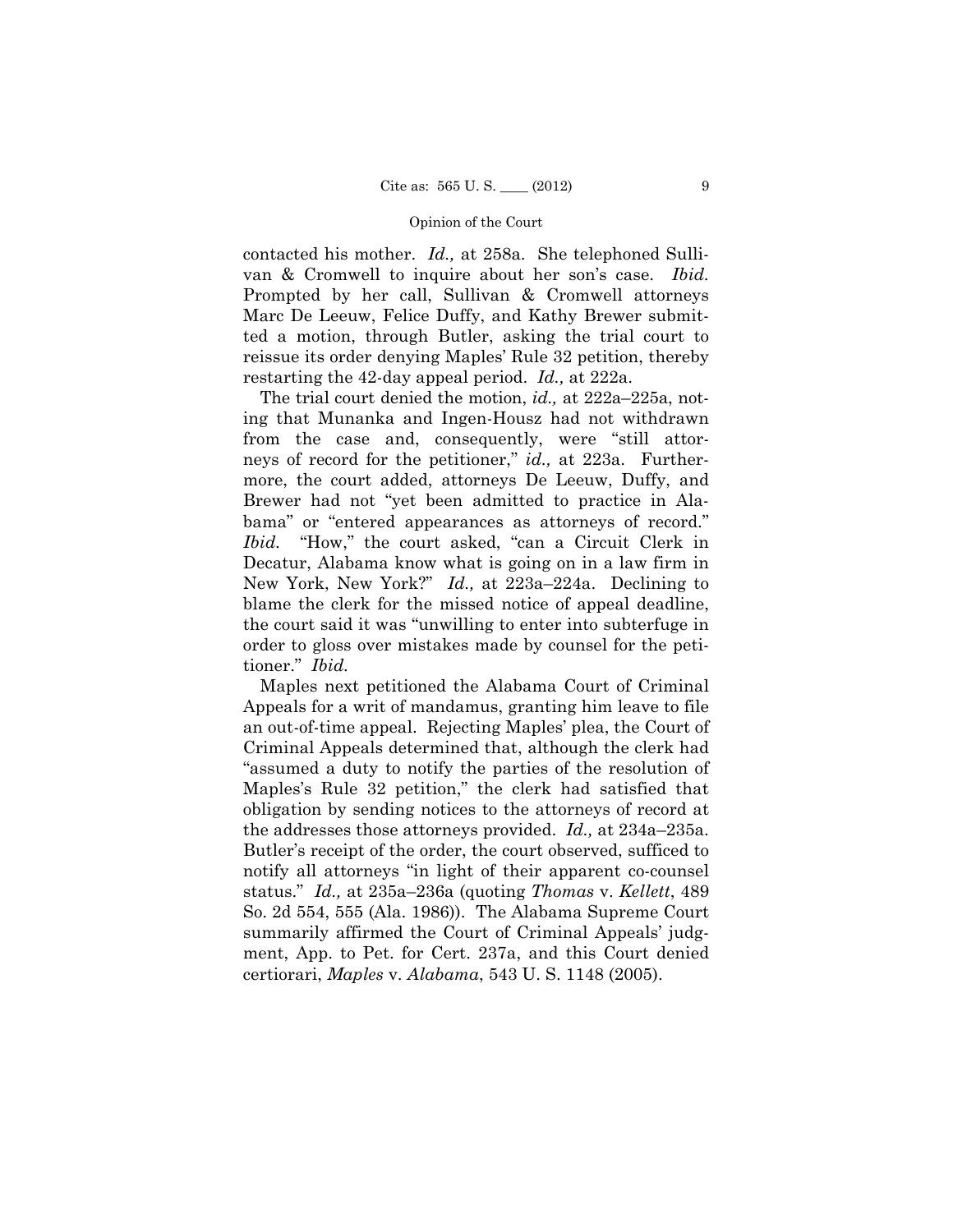#### Opinion of the Court

Having exhausted his state postconviction remedies, Maples sought federal habeas corpus relief. Addressing the ineffective-assistance-of-trial-counsel claims Maples stated in his federal petition, the State urged that Maples had forever forfeited those claims. Maples did, indeed, present the claims in his state postconviction (Rule 32) petition, the State observed, but he did not timely appeal from the trial court's denial of his petition. That procedural default, the State maintained, precluded federalcourt consideration of the claims.6 Maples replied that the default should be excused, because he missed the appeal deadline "through no fault of his own." App. 262 (internal quotation marks omitted).

The District Court determined that Maples had defaulted his ineffective-assistance claims, and that he had not shown "cause" sufficient to overcome the default. App. to Pet. for Cert. 49a–55a. The court understood Maples to argue that errors committed by his postconviction counsel, not any lapse on the part of the court clerk in Alabama, provided the requisite "cause" to excuse his failure to meet Alabama's 42-days-to-appeal Rule. *Id.,* at 55a. Such an argument was inadmissible, the court ruled, because this Court, in *Coleman* v. *Thompson*, 501 U. S. 722 (1991), had held that the ineffectiveness of postconviction appellate counsel could not qualify as cause. App. to Pet. for Cert. 55a (citing *Coleman*, 501 U. S., at 751).

A divided panel of the Eleventh Circuit affirmed. *Maples* v. *Allen*, 586 F. 3d 879 (2009) *(per curiam)*. In accord with the District Court, the Court of Appeals' majority held that Maples defaulted his ineffective-assistance

 his postconviction claims to [the federal habeas] court." 35 Record, Doc. <sup>6</sup> In opposing Maples' request for an out-of-time appeal, the State argued to the Alabama Supreme Court that such an appeal was unwarranted. In that context, the State noted that Maples "may still present No. 55, p. 22, n. 4. The State's current position is in some tension with that observation.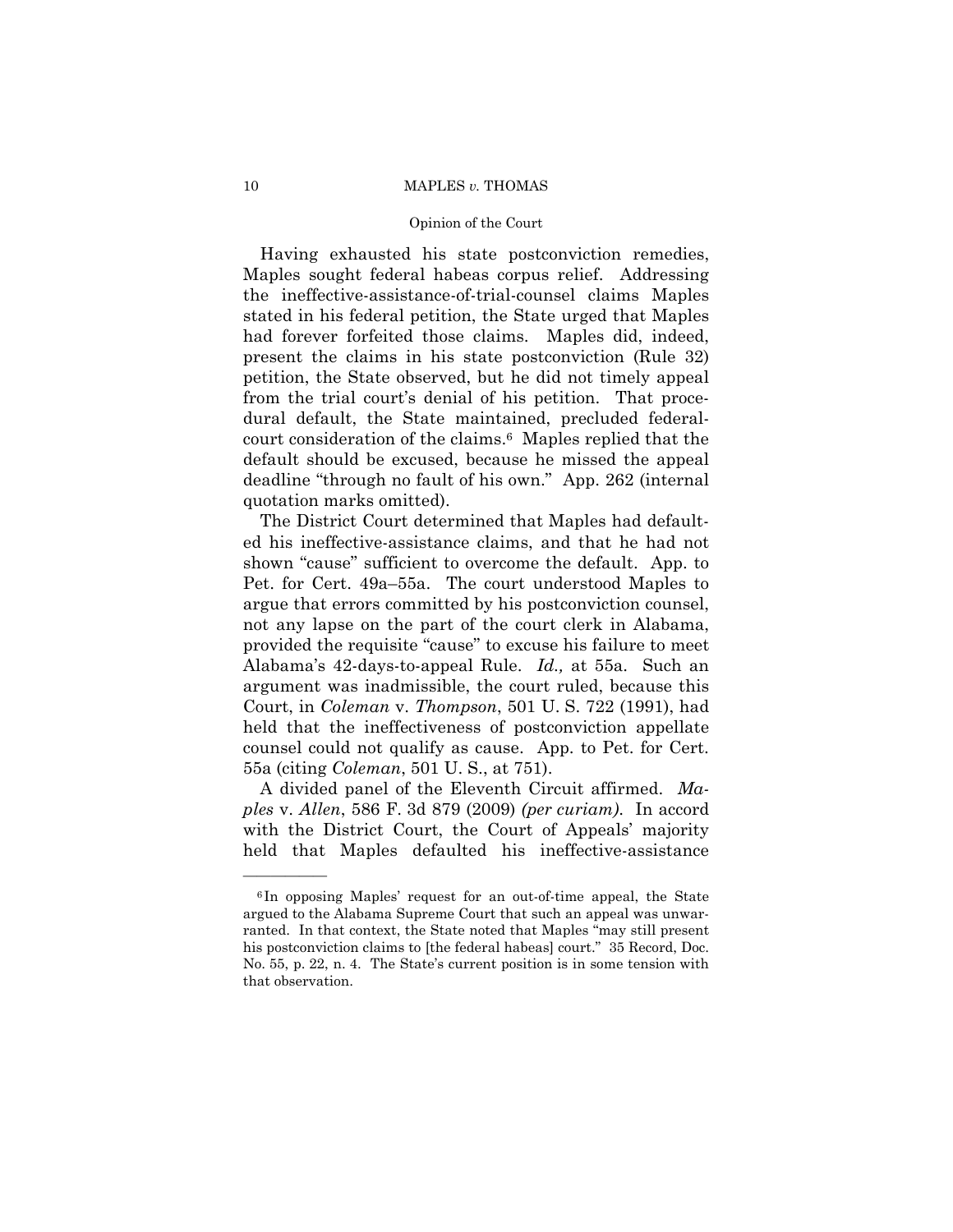claims in state court by failing to file a timely notice of appeal, *id.,* at 890, and that *Coleman* rendered Maples' assertion of "cause" unacceptable, 586 F. 3d, at 891.

Judge Barkett dissented. *Id.,* at 895–898. She concluded that the Alabama Court of Criminal Appeals had acted "arbitrarily" in refusing to grant Maples' request for an out-of-time appeal. *Id.,* at 896. In a case involving "indistinguishable facts," Judge Barkett noted, the Alabama appellate court had allowed the petitioner to file a late appeal. *Ibid.* (citing *Marshall* v. *State*, 884 So. 2d 898, 899 (Ala. Crim. App. 2002)). Inconsistent application of the 42-days-to-appeal rule, Judge Barkett said, "render[ed] the rule an inadequate ground on which to bar federal review of Maples's claims." 586 F. 3d, at 897. The interests of justice, she added, required review of Maples' claims in view of the exceptional circumstances and high stakes involved, and the absence of any fault on Maples' part. *Ibid*.

We granted certiorari to decide whether the uncommon facts presented here establish cause adequate to excuse Maples' procedural default. 562 U.S. \_\_ (2011).

# II

# A

As a rule, a state prisoner's habeas claims may not be entertained by a federal court "when (1) 'a state court [has] declined to address [those] claims because the prisoner had failed to meet a state procedural requirement,' and (2) 'the state judgment rests on independent and adequate state procedural grounds.'" *Walker* v. *Martin*, 562 U. S. \_\_\_, \_\_\_ (2011) (slip op., at 7) (quoting *Coleman*, 501 U. S., at 729–730). The bar to federal review may be lifted, however, if "the prisoner can demonstrate cause for the [procedural] default [in state court] and actual prejudice as a result of the alleged violation of federal law." *Id.*, at 750; see *Wainwright* v. *Sykes*, 433 U. S. 72, 84–85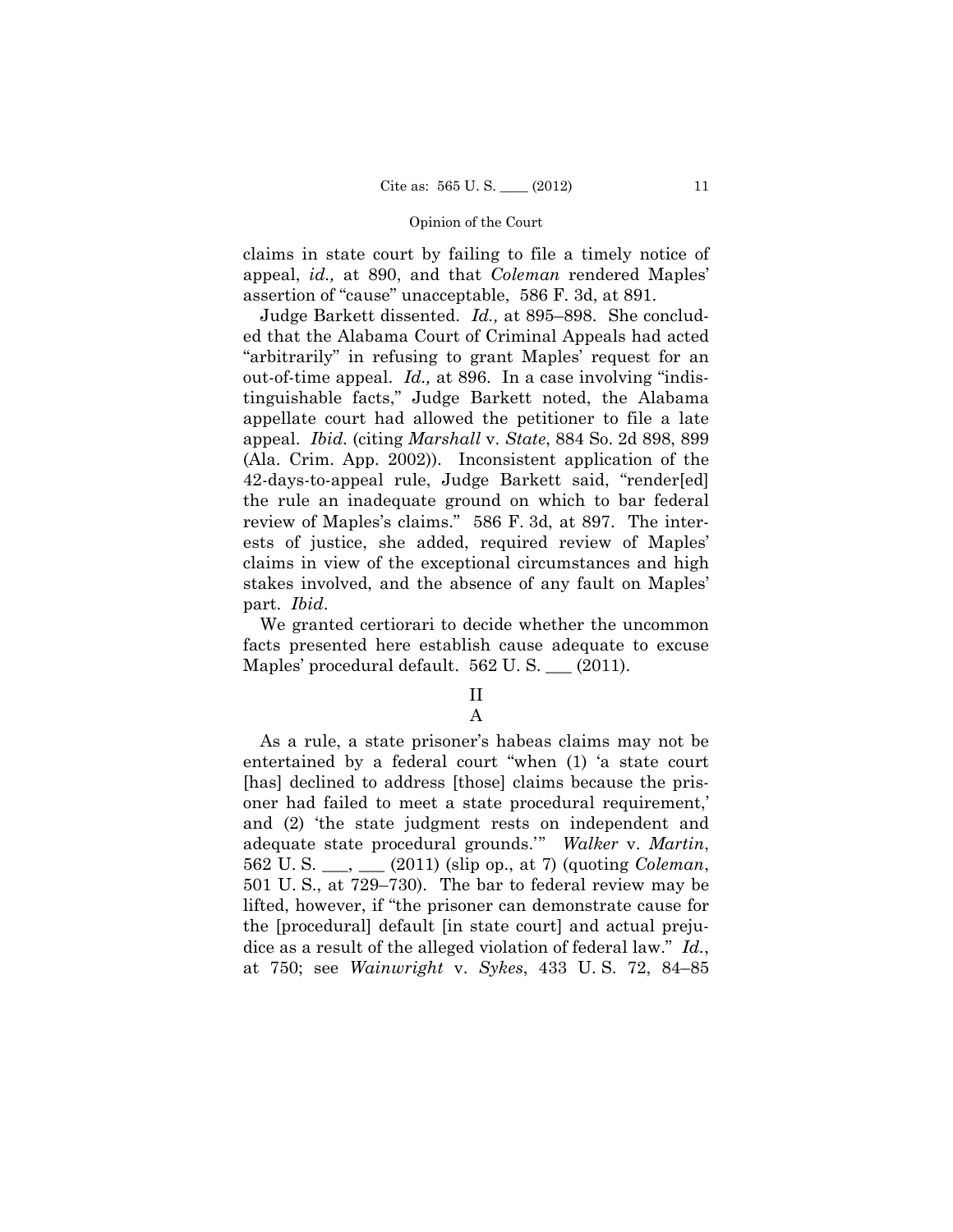#### Opinion of the Court

(1977).

Given the single issue on which we granted review, we will assume, for purposes of this decision, that the Alabama Court of Criminal Appeals' refusal to consider Maples' ineffective-assistance claims rested on an independent and adequate state procedural ground: namely, Maples' failure to satisfy Alabama's Rule requiring a notice of appeal to be filed within 42 days from the trial court's final order. Accordingly, we confine our consideration to the question whether Maples has shown cause to excuse the missed notice of appeal deadline.

Cause for a procedural default exists where "something *external* to the petitioner, something that cannot fairly be attributed to  $\text{him}[$ ,  $\ldots$  'impeded [his] efforts to comply with the State's procedural rule.'" *Coleman*, 501 U. S., at 753 (quoting *Murray* v. *Carrier*, 477 U. S. 478, 488 (1986); emphasis in original). Negligence on the part of a prisoner's postconviction attorney does not qualify as "cause." *Coleman*, 501 U. S., at 753. That is so, we reasoned in *Coleman*, because the attorney is the prisoner's agent, and under "well-settled principles of agency law," the principal bears the risk of negligent conduct on the part of his agent. *Id.,* at 753–754. See also *Irwin* v. *Department of Veterans Affairs*, 498 U. S. 89, 92 (1990) ("Under our system of representative litigation, 'each party is deemed bound by the acts of his lawyer-agent.'" (quoting *Link* v. *Wabash R. Co.*, 370 U. S. 626, 634 (1962))). Thus, when a petitioner's postconviction attorney misses a filing deadline, the petitioner is bound by the oversight and cannot rely on it to establish cause. *Coleman*, 501 U. S., at 753– 754. We do not disturb that general rule.

 agent relationship, an attorney no longer acts, or fails A markedly different situation is presented, however, when an attorney abandons his client without notice, and thereby occasions the default. Having severed the principalto act, as the client's representative. See 1 Restatement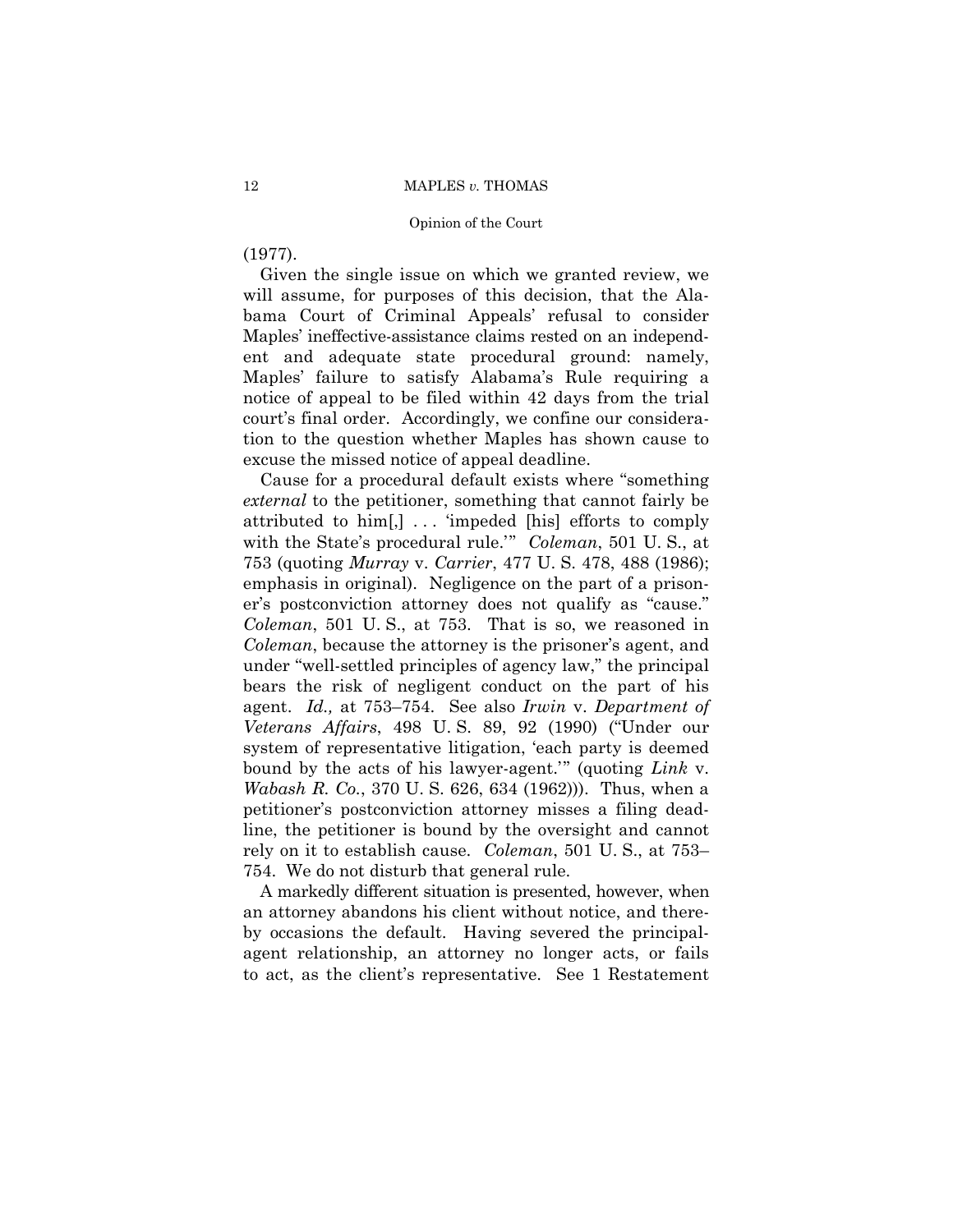(Third) of Law Governing Lawyers §31, Comment *f* (1998) ("Withdrawal, whether proper or improper, terminates the lawyer's authority to act for the client."). His acts or omissions therefore "cannot fairly be attributed to [the client]." *Coleman*, 501 U. S., at 753. See, *e.g., Jamison* v. *Lockhart*, 975 F. 2d 1377, 1380 (CA8 1992) (attorney conduct may provide cause to excuse a state procedural default where, as a result of a conflict of interest, the attorney "ceased to be [petitioner's] agent"); *Porter* v. *State*, 339 Ark. 15, 16–19, 2 S. W. 3d 73, 74–76 (1999) (finding "good cause" for petitioner's failure to file a timely habeas petition where the petitioner's attorney terminated his representation without notifying petitioner and without taking "any formal steps to withdraw as the attorney of record").

Our recent decision in *Holland* v. *Florida*, 560 U. S. \_\_\_ (2010), is instructive*.* That case involved a missed oneyear deadline, prescribed by 28 U. S. C. §2244(d), for filing a federal habeas petition. *Holland* presented two issues: first, whether the §2244(d) time limitation can be tolled for equitable reasons, and, second, whether an attorney's unprofessional conduct can ever count as an "extraordinary circumstance" justifying equitable tolling. 560 U. S., at  $\frac{1}{\sqrt{1-\frac{1}{\sqrt{1-\frac{1}{\sqrt{1-\frac{1}{\sqrt{1-\frac{1}{\sqrt{1-\frac{1}{\sqrt{1-\frac{1}{\sqrt{1-\frac{1}{\sqrt{1-\frac{1}{\sqrt{1-\frac{1}{\sqrt{1-\frac{1}{\sqrt{1-\frac{1}{\sqrt{1-\frac{1}{\sqrt{1-\frac{1}{\sqrt{1-\frac{1}{\sqrt{1-\frac{1}{\sqrt{1-\frac{1}{\sqrt{1-\frac{1}{\sqrt{1-\frac{1}{\sqrt{1-\frac{1}{\sqrt{1-\frac{1}{\sqrt{1-\frac{1}{\sqrt{1-\frac{1}{\sqrt{1-\frac{1}{\sqrt{1-\$ marks omitted). We answered yes to both questions.

On the second issue, the Court recognized that an attorney's negligence, for example, miscalculating a filing deadline, does not provide a basis for tolling a statutory time limit. *Id.*, at  $\Box$  (slip op., at 19); *id.*, at (ALITO, J., concurring in part and concurring in judgment) (slip op., at 5–6); see *Lawrence* v. *Florida*, 549 U. S. 327, 336 (2007). The *Holland* petitioner, however, urged that attorney negligence was not the gravamen of his complaint. Rather, he asserted that his lawyer had detached himself from any trust relationship with his client: "[My lawyer] has abandoned me," the petitioner complained to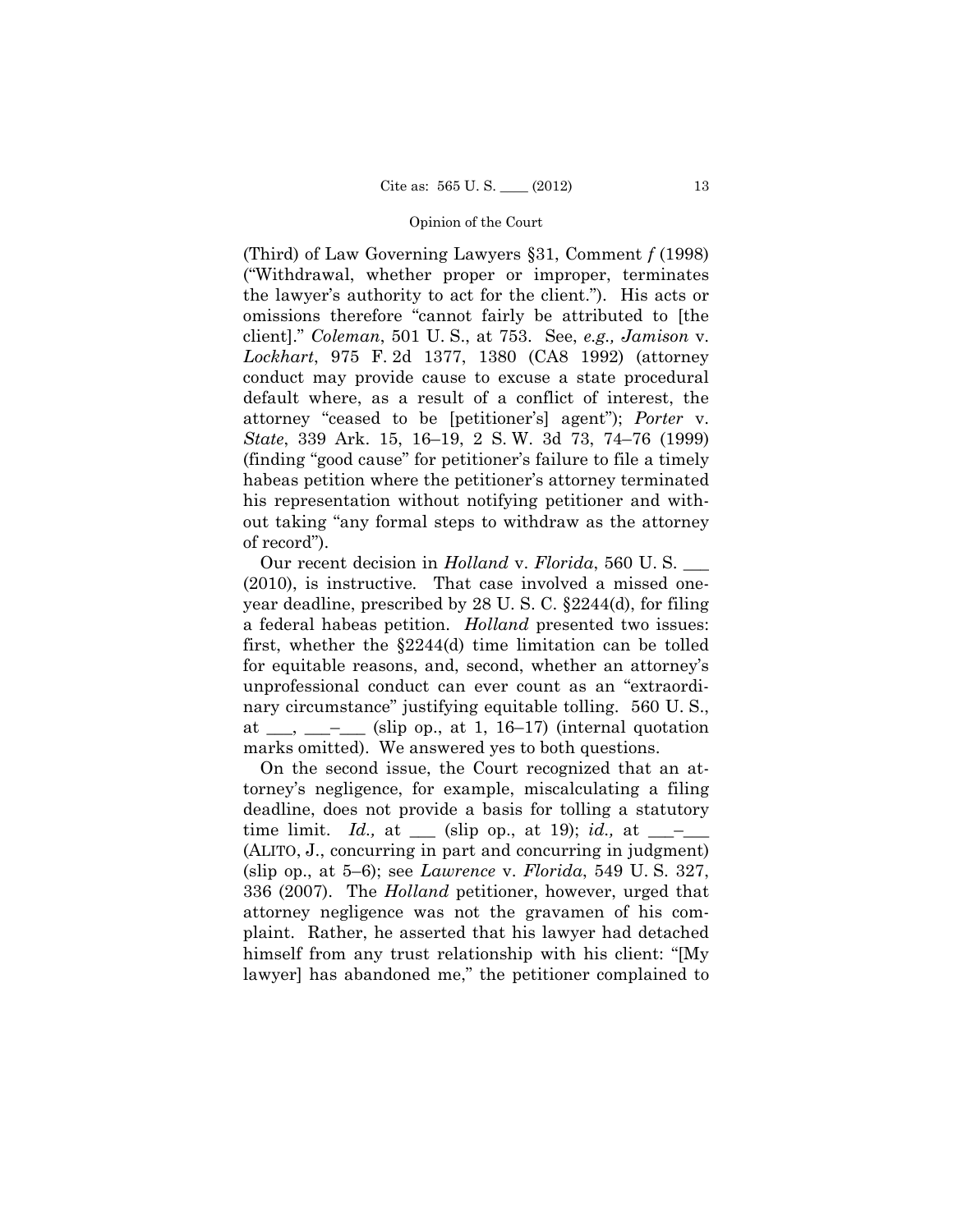the court. 560 U.S., at  $\_\_\_\_\_$  (slip op., at 3–4) (brackets and internal quotation marks omitted); see *Nara* v. *Frank*, 264 F. 3d 310, 320 (CA3 2001) (ordering a hearing on whether a client's effective abandonment by his lawyer merited tolling of the one-year deadline for filing a federal habeas petition).

In a concurring opinion in *Holland*, JUSTICE ALITO homed in on the essential difference between a claim of attorney error, however egregious, and a claim that an attorney had essentially abandoned his client. 560 U. S., at  $\_\_\_\_\_\_\$ (slip op., at 5–7). Holland's plea fit the latter category: He alleged abandonment "evidenced by counsel's near-total failure to communicate with petitioner or to respond to petitioner's many inquiries and requests over a period of several years." *Id.,* at \_\_\_ (slip op., at 6); see *id.,*  at  $\_\_\_\_\_\_\_\$  (majority opinion) (slip op., at 3–4, 20). If true, JUSTICE ALITO explained, "petitioner's allegations would suffice to establish extraordinary circumstances beyond his control[:] Common sense dictates that a litigant cannot be held constructively responsible for the conduct of an attorney who is not operating as his agent in any meaningful sense of that word." *Id.*, at \_\_\_ (slip op., at 6).7

We agree that, under agency principles, a client cannot be charged with the acts or omissions of an attorney who has abandoned him. Nor can a client be faulted for failing to act on his own behalf when he lacks reason to believe his attorneys of record, in fact, are not representing him. We therefore inquire whether Maples has shown that his attorneys of record abandoned him, thereby supplying the

<sup>7</sup>*Holland* v. *Florida*, 560 U. S. \_\_\_ (2010), involved tolling of a federal time bar, while *Coleman* v. *Thompson*, 501 U. S. 722 (1991), concerned cause for excusing a procedural default in state court. See *Holland*, 560 U. S., at \_\_\_ (slip op., at 18). We see no reason, however, why the distinction between attorney negligence and attorney abandonment should not hold in both contexts.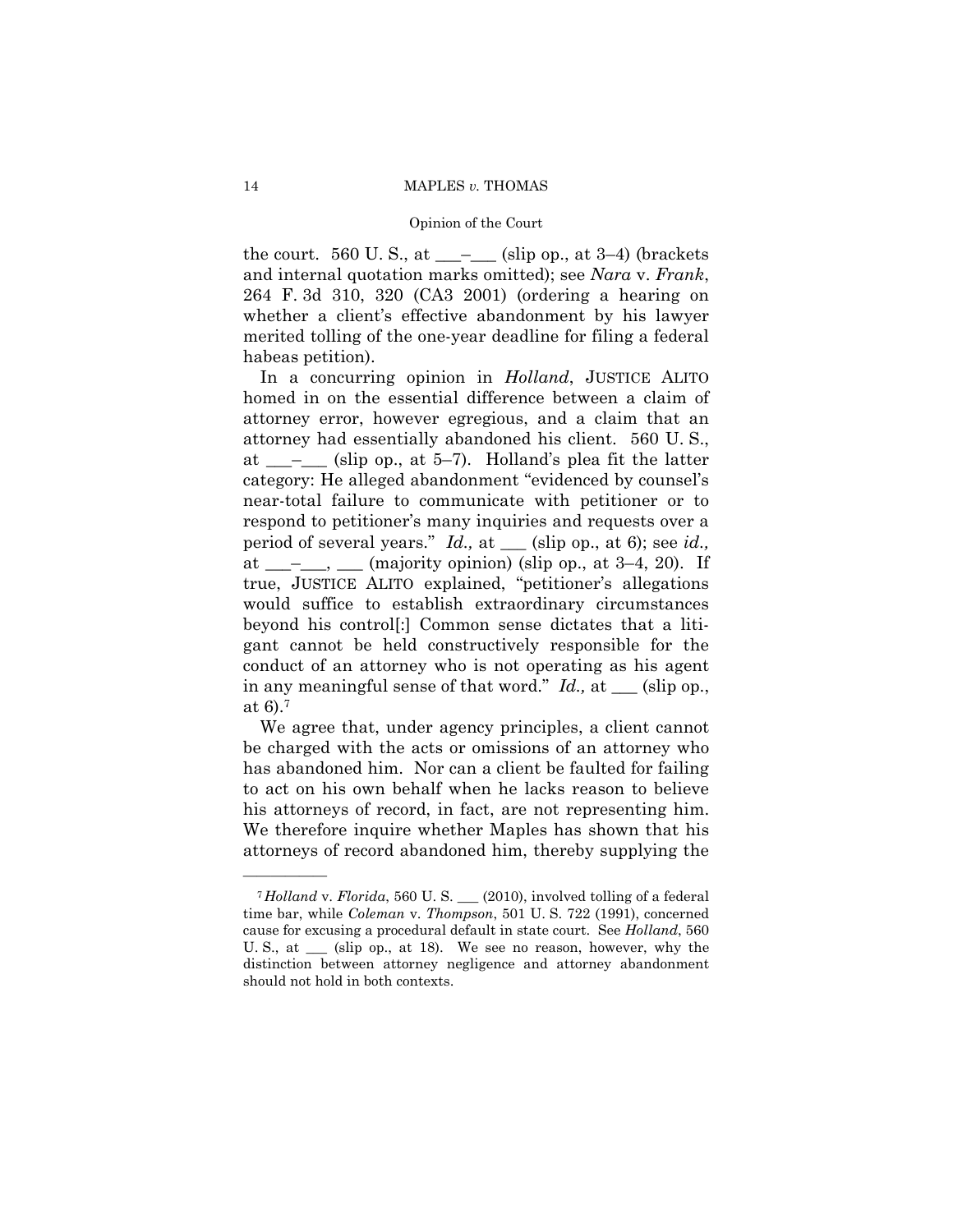"extraordinary circumstances beyond his control," *ibid.,*  necessary to lift the state procedural bar to his federal petition.

### B

From the time he filed his initial Rule 32 petition until well after time ran out for appealing the trial court's denial of that petition, Maples had only three attorneys of record: Munanka, Ingen-Housz, and Butler. Unknown to Maples, not one of these lawyers was in fact serving as his attorney during the 42 days permitted for an appeal from the trial court's order.

1

The State contends that Sullivan & Cromwell represented Maples throughout his state postconviction proceedings. Accordingly, the State urges, Maples cannot establish abandonment by counsel continuing through the six weeks allowed for noticing an appeal from the trial court's denial of his Rule 32 petition. We disagree. It is undisputed that Munanka and Ingen-Housz severed their agency relationship with Maples long before the default occurred. See Brief for Respondent 47 (conceding that the two attorneys erred in failing to file motions to withdraw from the case). Both Munanka and Ingen-Housz left Sullivan & Cromwell's employ in the summer of 2002, at least nine months before the Alabama trial court entered its order denying Rule 32 relief. App. to Pet. for Cert. 258a. Their new employment—Munanka as a law clerk for a federal judge, Ingen-Housz as an employee of the European Commission in Belgium—disabled them from continuing to represent Maples. See Code of Conduct for Judicial Employees, Canon 4(D)(3) (1999) (prohibiting judicial employees from participating in "litigation against federal, state or local government"); Staff Regulations of Officials of the European Commission, Tit. I, Art. 12b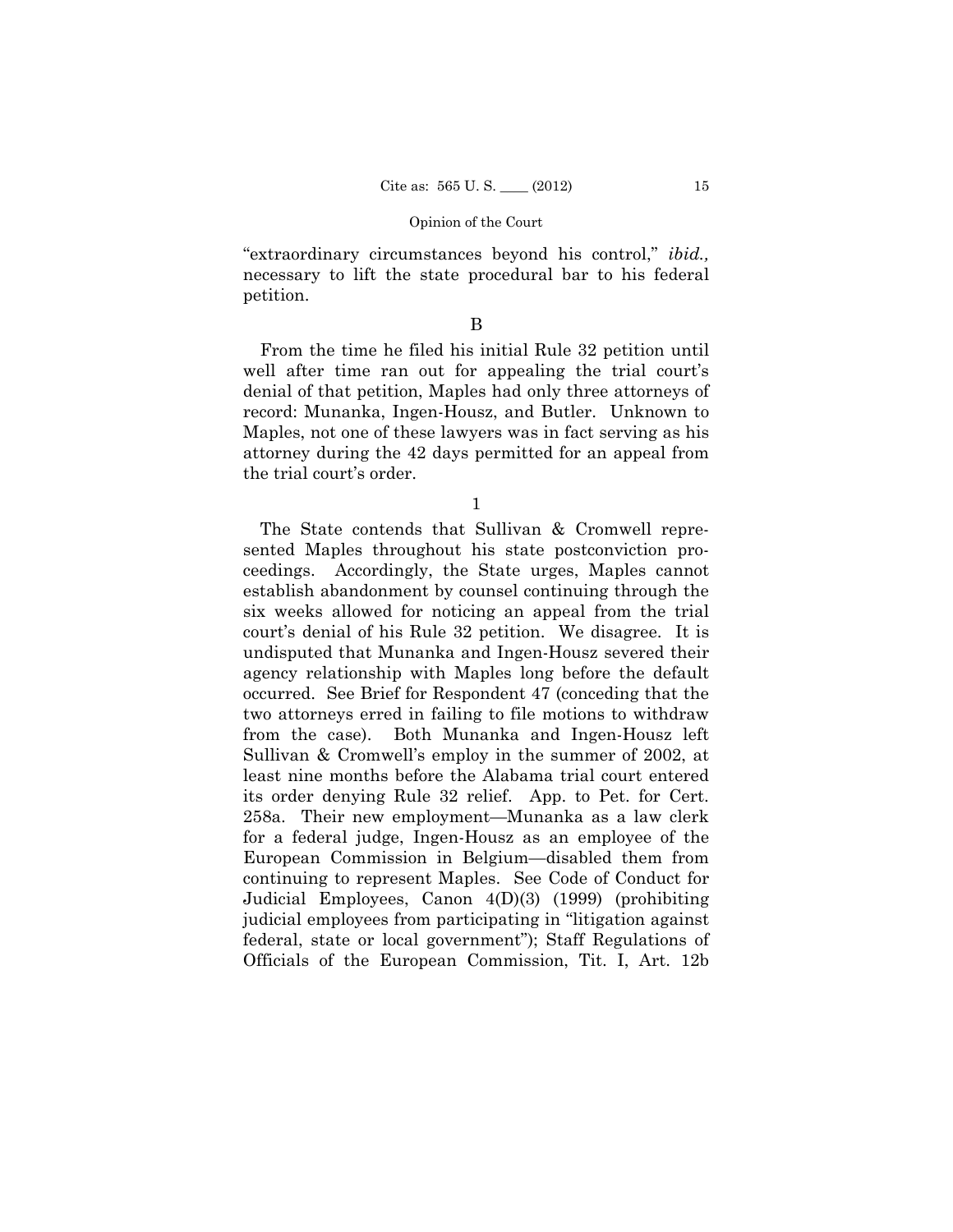#### Opinion of the Court

(2004) (employees cannot perform outside work without first obtaining authorization from the Commission), available at http://ec.europa.eu/civil\_service/docs/toc100\_ en.pdf (as visited Jan. 13, 2012, and in Clerk of Court's case file). Hornbook agency law establishes that the attorneys' departure from Sullivan & Cromwell and their commencement of employment that prevented them from representing Maples ended their agency relationship with him. See 1 Restatement (Second) of Agency §112 (1957) (hereinafter Restatement (Second)) ("[T]he authority of an agent terminates if, without knowledge of the principal, he acquires adverse interests or if he is otherwise guilty of a serious breach of loyalty to the principal."); 2 *id.*, §394, Comment *a* ("[T]he agent commits a breach of duty [of loyalty] to his principal by acting for another in an undertaking which has a substantial tendency to cause him to disregard his duty to serve his principal with only his principal's purposes in mind.").

 clerk to furnish. See Ala. Rule Crim. Proc. 34.5 ("Upon Furthermore, the two attorneys did not observe Alabama's Rule requiring them to seek the trial court's permission to withdraw. See Ala. Rule Crim. Proc. 6.2, Comment. Cf. 1 Restatement (Second) §111, Comment *b*  ("[I]t is ordinarily inferred that a principal does not intend an agent to do an illegal act."). By failing to seek permission to withdraw, Munanka and Ingen-Housz allowed the court's records to convey that they represented Maples. As listed attorneys of record, they, not Maples, would be the addressees of court orders Alabama law requires the the entry of any order in a criminal proceeding made in response to a motion, . . . the clerk shall, without undue delay, furnish all parties a copy thereof by mail or by other appropriate means.") and 34.4 ("[W]here the defendant is represented by counsel, service shall be made upon the attorney of record.").

Although acknowledging that Munanka and Ingen-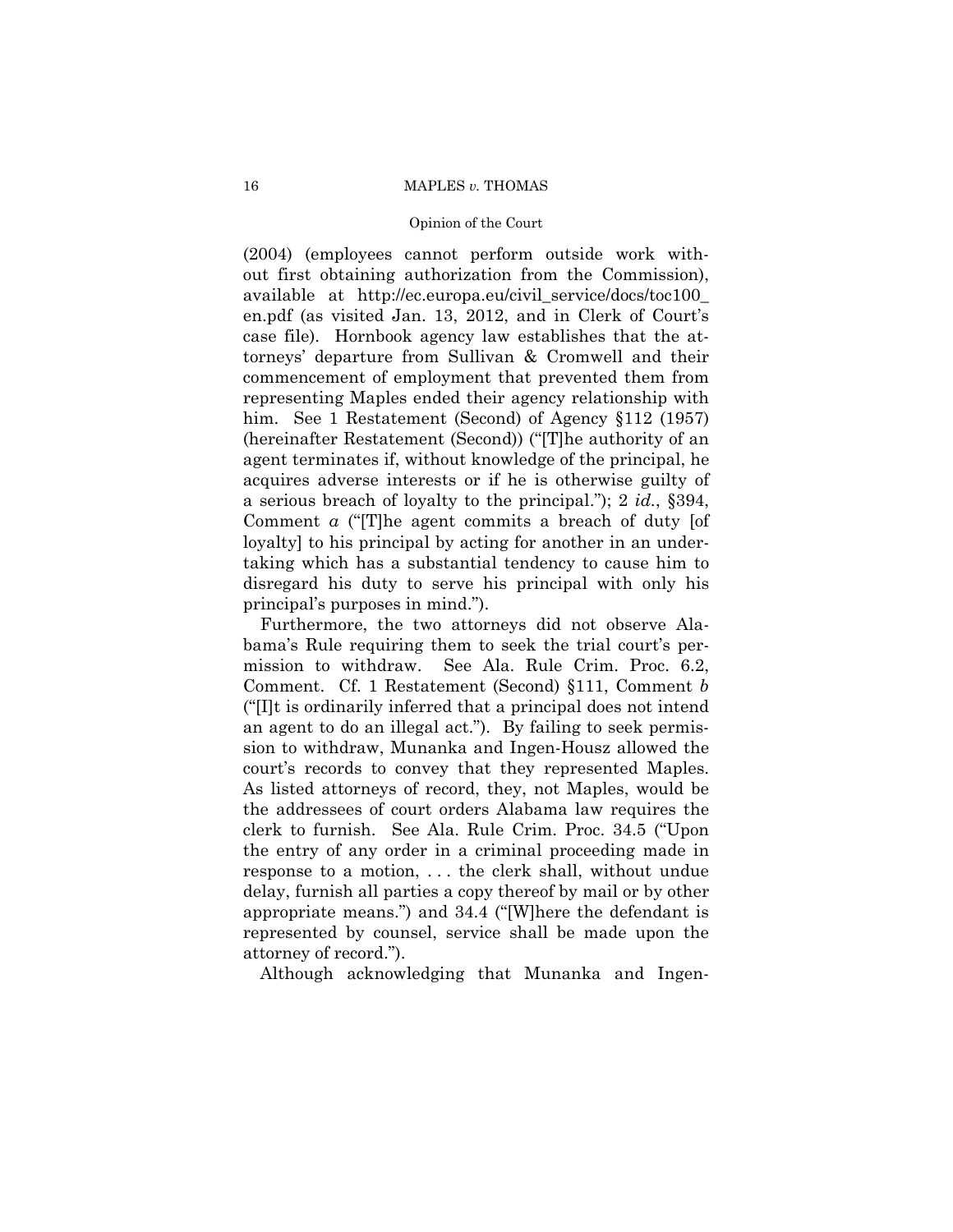Housz severed their agency relationship with Maples upon their departure from Sullivan & Cromwell, the State argues that, nonetheless, Maples was not abandoned. Other attorneys at the firm, the State asserts, continued to serve as Maples' counsel. Regarding this assertion, we note, first, that the record is cloudy on the role other Sullivan & Cromwell attorneys played. In an affidavit submitted to the Alabama trial court in support of Maples' request that the court reissue its Rule 32 order, see *supra,* at 9, partner Marc De Leeuw stated that he had been "involved in [Maples'] case since the summer of 2001." App. to Pet. for Cert. 257a. After the trial court initially denied the State's motion to dismiss in December 2001, De Leeuw informed the court, Sullivan & Cromwell "lawyers working on this case for Mr. Maples prepared for [an anticipated] evidentiary hearing." *Id.,* at 258a. Another Sullivan & Cromwell attorney, Felice Duffy, stated, in an affidavit submitted to the Alabama trial court in September 2003, that she "ha[d] worked on [Maples'] case since October 14, 2002." App. 231. But neither De Leeuw nor Duffy described what their "involve[ment]" or "wor[k] on [Maples'] case" entailed. And neither attorney named the lawyers, other than Munanka and Ingen-Housz (both of them still with Sullivan & Cromwell in December 2001), engaged in preparation for the expected hearing. Nor did De Leeuw identify the specific work, if any, other lawyers performed on Maples' case between Munanka's and Ingen-Housz's departures and the firm's receipt of the telephone call from Maples' mother.8

 *amici* for Maples explain, a significant conflict of interest arose for the 8The unclear state of the record is perhaps not surprising, given Sullivan & Cromwell's representation of Maples after the default. As firm once the crucial deadline passed. Brief for Legal Ethics Professors et al. as *Amici Curiae* 23–27. Following the default, the firm's interest in avoiding damage to its own reputation was at odds with Maples' strongest argument—*i.e.,* that his attorneys had abandoned him,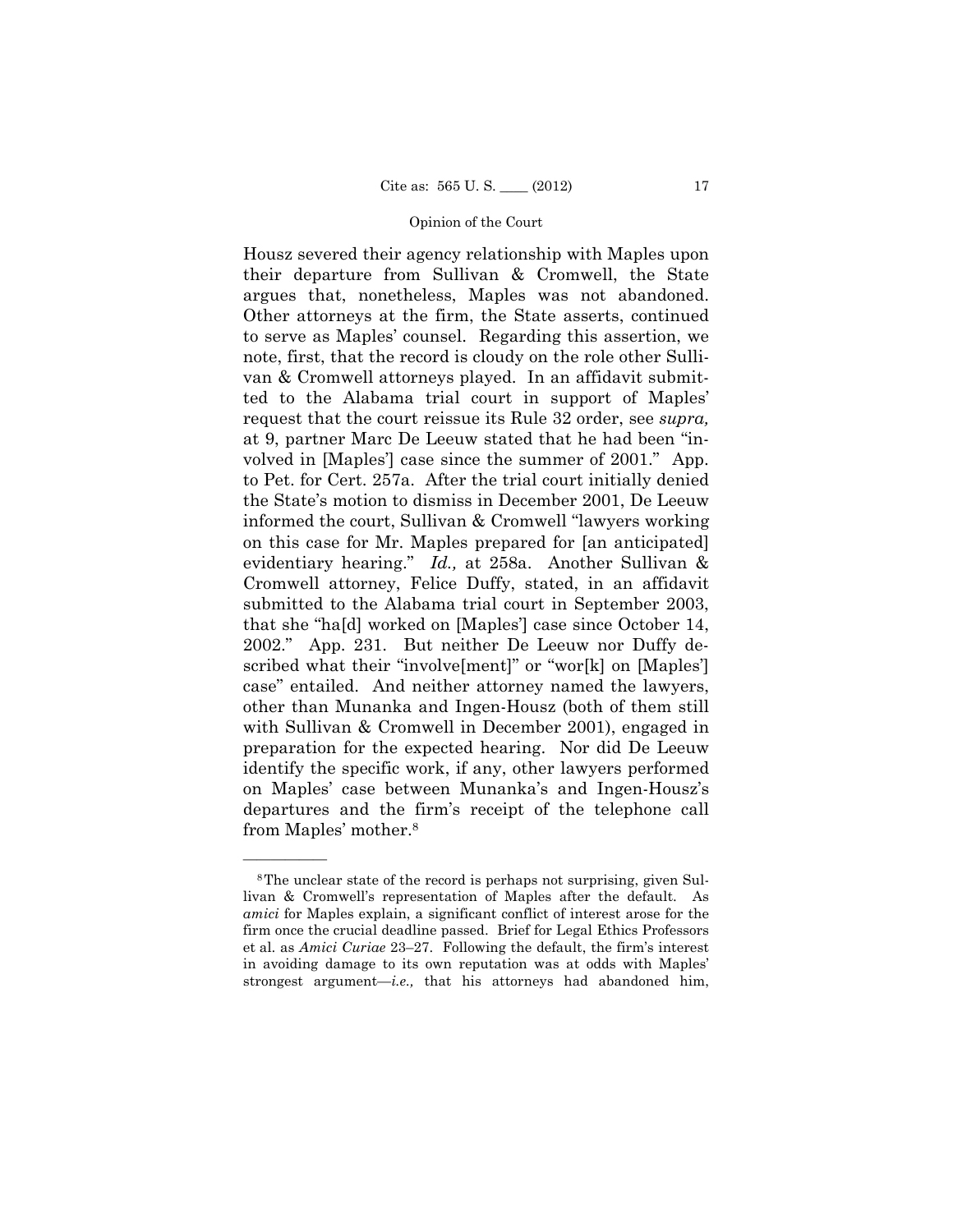#### Opinion of the Court

The slim record on activity at Sullivan & Cromwell, however, does not warrant a remand to determine more precisely the work done by firm lawyers other than Munanka and Ingen-Housz. For the facts essential to our decision are not in doubt. At the time of the default, the Sullivan & Cromwell attorneys who later came forward— De Leeuw, Felice Duffy, and Kathy Brewer—had not been admitted to practice law in Alabama, had not entered their appearances on Maples' behalf, and had done nothing to inform the Alabama court that they wished to substitute for Munanka and Ingen-Housz. Thus, none of these attorneys had the legal authority to act on Maples' behalf before his time to appeal expired. Cf. 1 Restatement (Second) §111 (The "failure to acquire a qualification by the agent without which it is illegal to do an authorized act . . . terminates the agent's authority to act.").9 What they did or did not do in their New York offices is therefore

therefore he had cause to be relieved from the default. Yet Sullivan & Cromwell did not cede Maples' representation to a new attorney, who could have made Maples' abandonment argument plain to the Court of Appeals. Instead, the firm represented Maples through briefing and oral argument in the Eleventh Circuit, where they attempted to cast responsibility for the mishap on the clerk of the Alabama trial court. Given Sullivan & Cromwell's conflict of interest, Maples' federal habeas petition, prepared and submitted by the firm, is not persuasive evidence that Maples, prior to the default, ever "viewed himself" as represented by "the firm," see *post,* at 4, rather than by his attorneys of

record, Munanka and Ingen-Housz.<br><sup>9</sup>The dissent argues that the Sullivan & Cromwell attorneys had no basis "to infer that Maples no longer wanted them to represent him, simply because they had *not yet* qualified before the Alabama court." *Post,* at 6–7. While that may be true, it is irrelevant. What the attorneys could have inferred is that Maples would not have wanted them to file a notice of appeal on his behalf prior to their admission to practice in Alabama, for doing so would be "illegal," *post*, at 7 (internal quotation marks omitted). See also 1 Restatement (Second) §111, Comment *b*, quoted *supra,* at 16. For the critical purpose of filing a notice of appeal, then, the other Sullivan & Cromwell attorneys had no authority to act for Maples.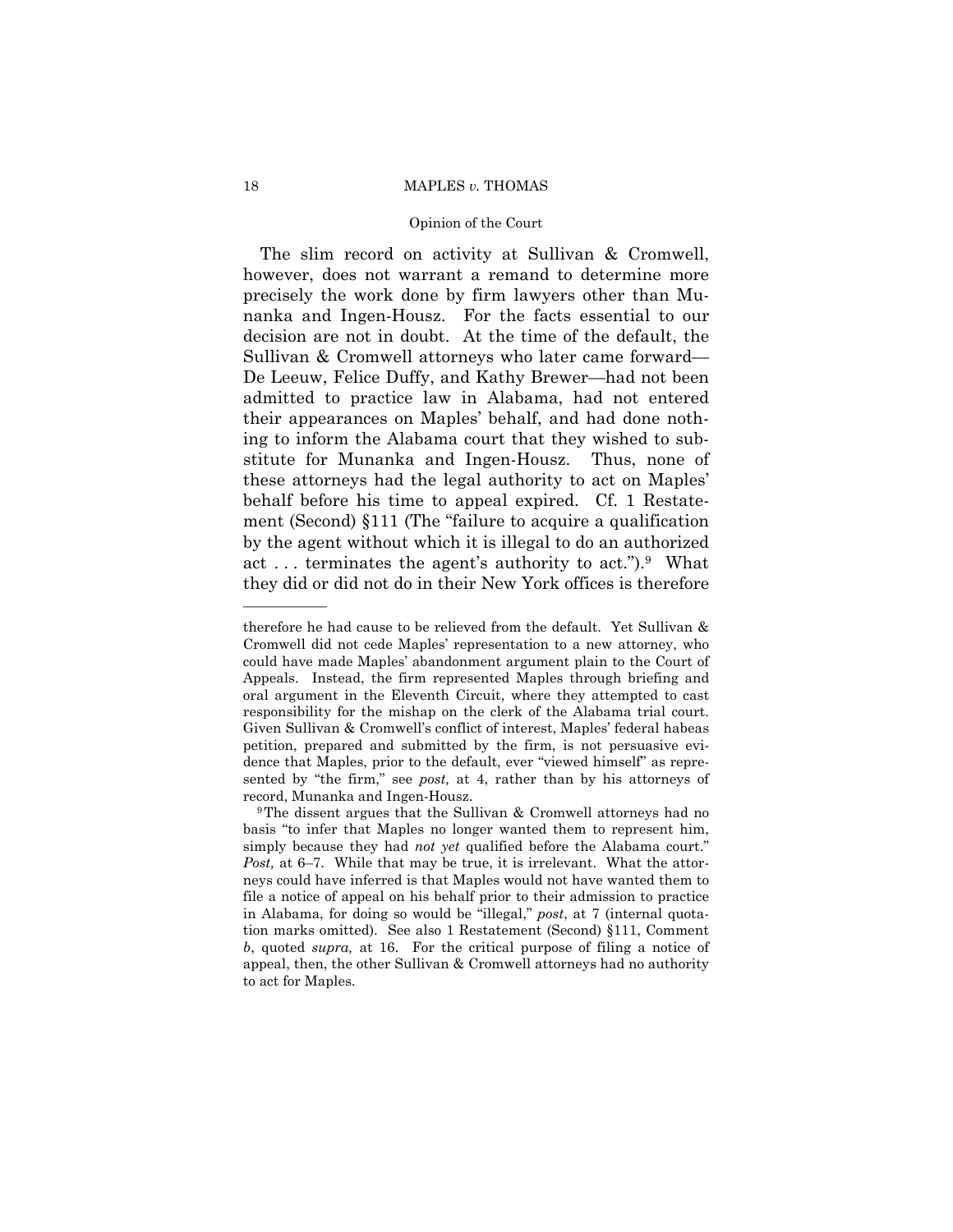beside the point. At the time critical to preserving Maples' access to an appeal, they, like Munanka and Ingen-Housz, were not Maples' authorized agents.

2

Maples' only other attorney of record, local counsel Butler, also left him abandoned. Indeed, Butler did not even begin to represent Maples. Butler informed Munanka and Ingen-Housz that he would serve as local counsel only for the purpose of enabling the two out-of-state attorneys to appear *pro hac vice*. *Supra,* at 5–6. Lacking the necessary "resources, available time [and] experience," Butler told the two Sullivan & Cromwell lawyers, he would not "deal with substantive issues in the case." *Ibid.* That the minimal participation he undertook was inconsistent with Alabama law, see Rule VII, *supra*, at 5, underscores the absurdity of holding Maples barred because Butler signed on as local counsel.

In recognizing that Butler had no role in the case other than to allow Munanka and Ingen-Housz to appear *pro hac vice*, we need not rely solely on Butler's and De Leeuw's statements to that effect. App. to Pet. for Cert. 255a–258a. Other factors confirm that Butler did not "operat[e] as [Maples'] agent in any meaningful sense of that word." *Holland*, 560 U. S., at \_\_\_ (ALITO, J., concurring in part and concurring in judgment) (slip op., at 6). The first is Butler's own conduct. Upon receiving a copy of the trial court's Rule 32 order, Butler did not contact Sullivan & Cromwell to ensure that firm lawyers were taking appropriate action. Although Butler had reason to believe that Munanka and Ingen-Housz had received a copy of the court's order, see App. 225 (indicating that Munanka and Ingen-Housz were CC'd on the order), Butler's failure even to place a phone call to the New York firm substantiates his disclaimer of any genuinely representative role in the case.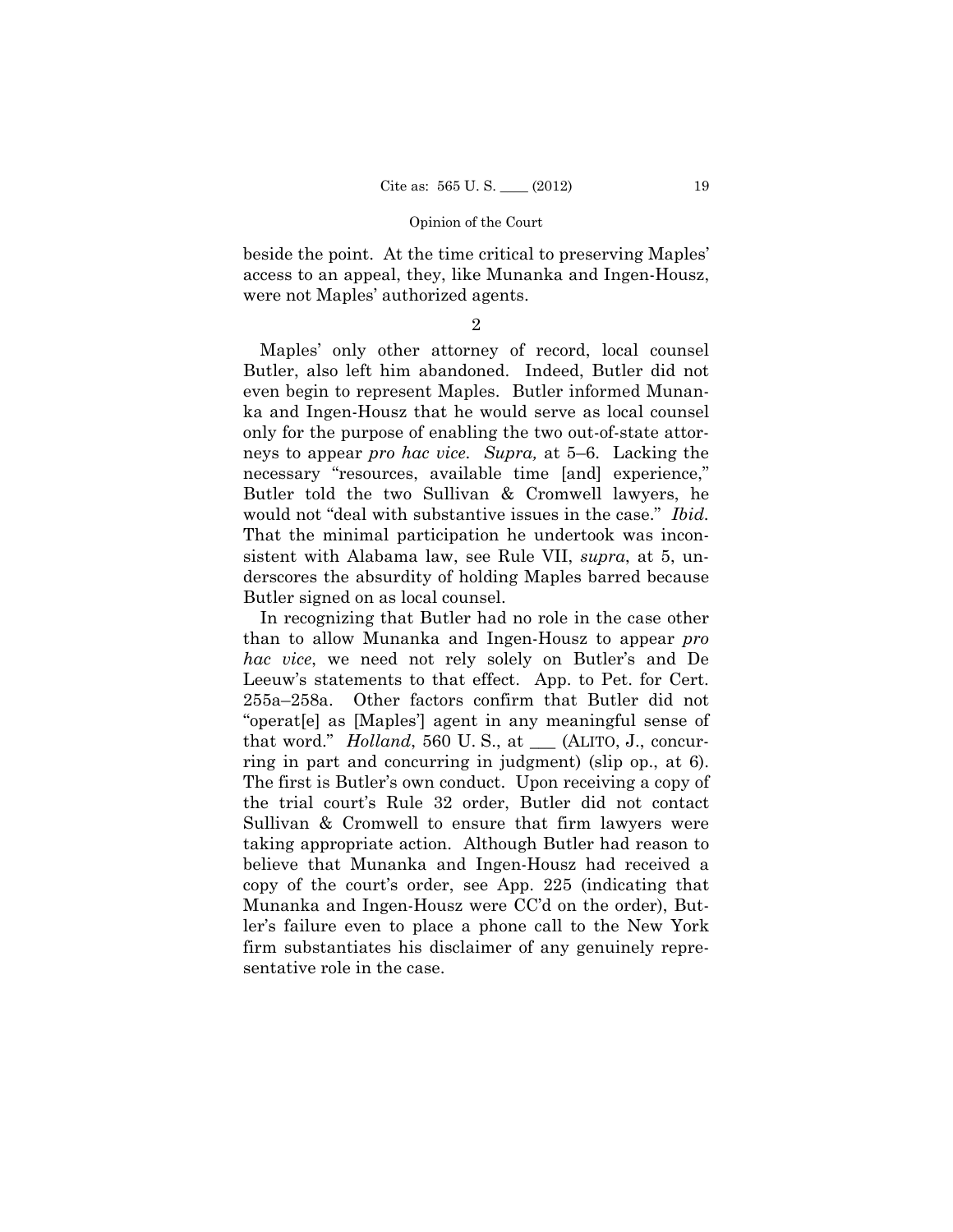#### Opinion of the Court

Notably, the State did not treat Butler as Maples' actual representative. Assistant Attorney General Hayden addressed the letter informing Maples of the default directly to Maples in prison. See *supra,* at 8. Hayden sent no copy to, nor did he otherwise notify, any of the attorneys listed as counsel of record for Maples. Lawyers in Alabama have an ethical obligation to refrain from communicating directly with an opposing party known to be represented by counsel. See Ala. Rule of Professional Conduct 4.2 (2003); Ala. Rule Crim. Proc. 34.4 (requiring that the service of all documents "be made upon the attorney of record"). In writing directly and only to Maples, notwithstanding this ethical obligation, Assistant Attorney General Hayden must have believed that Maples was no longer represented by counsel, out-of-state or local.10

In sum, the record admits of only one reading: At no time before the missed deadline was Butler serving as Maples' agent "in any meaningful sense of that word." *Holland*, 560 U.S., at <u>equels</u> (opinion of ALITO, J.) (slip op., at 6).

3

Not only was Maples left without any functioning attorney of record, the very listing of Munanka, Ingen-Housz, and Butler as his representatives meant that he had no right personally to receive notice. See *supra,* at 16. He in

 address, not on Butler. App. 26. While the State may not be obligated <sup>10</sup> It bears note, as well, that the State served its response to Maples' Rule 32 petition only on Munanka at Sullivan & Cromwell's New York to serve more than one attorney of record, its selection of New York rather than local counsel is some indication that, from the start, the State was cognizant of the limited role Butler would serve. Conforming the State's Rule to common practice, in 2006, the Alabama Supreme Court amended the provision on appearances by out-of-state counsel to eliminate the requirement that such attorneys associate local counsel when representing indigent criminal defendants *pro bono* in postconviction proceedings. See *supra,* at 5, n. 3.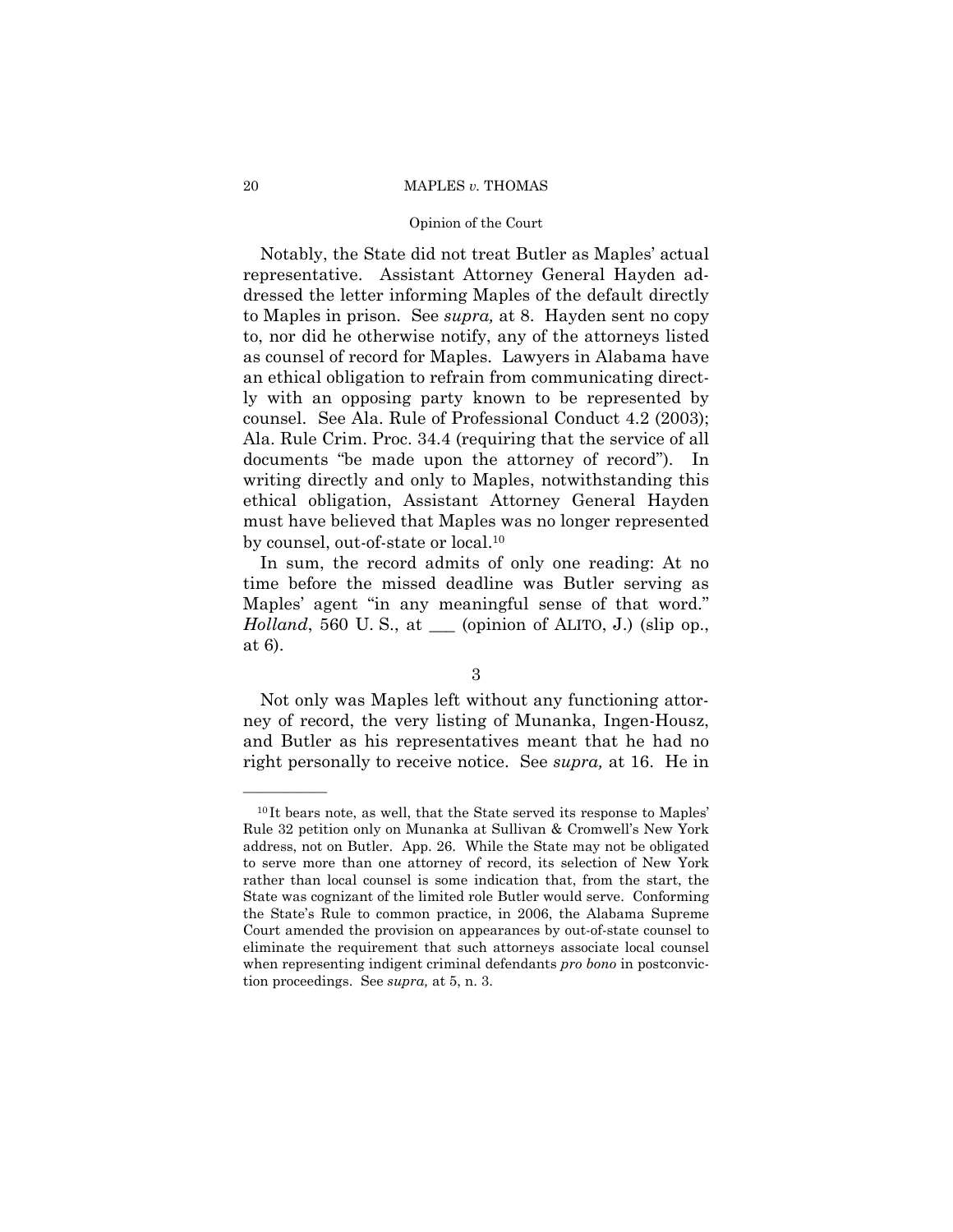himself<sup>11</sup> or enlisted the aid of new volunteer attorneys.<sup>12</sup> fact received none or any other warning that he had better fend for himself. Had counsel of record or the State's attorney informed Maples of his plight before the time to appeal ran out, he could have filed a notice of appeal Given no reason to suspect that he lacked counsel able and willing to represent him, Maples surely was blocked from complying with the State's procedural rule.

 $\mathcal{C}$ 

"The cause and prejudice requirement," we have said, "shows due regard for States' finality and comity interests while ensuring that 'fundamental fairness [remains] the central concern of the writ of habeas corpus.'" *Dretke* v. *Haley*, 541 U. S. 386, 393 (2004) (quoting *Strickland* v. *Washington,* 466 U. S. 668, 697 (1984)). In the unusual circumstances of this case, principles of agency law and fundamental fairness point to the same conclusion: There was indeed cause to excuse Maples' procedural default. Through no fault of his own, Maples lacked the assistance of any authorized attorney during the 42 days Alabama allows for noticing an appeal from a trial court's denial of postconviction relief. As just observed, he had no reason to suspect that, in reality, he had been reduced to *pro se*  status. Maples was disarmed by extraordinary circumstances quite beyond his control. He has shown ample cause, we hold, to excuse the procedural default into which

 $11$ The notice is a simple document. It need specify only: the party taking the appeal, the order or judgment appealed from, and the name of the court to which appeal is taken. Ala. Rule App. Proc. 3(c) (2000). 12Alabama grants out-of-time appeals to prisoners proceeding *pro se*

who were not timely served with copies of court orders. See *Maples* v. *Allen*, 586 F. 3d 879, 888, and n. 6 (CA11 2009) *(per curiam)* (citing *Ex parte Miles*, 841 So. 2d 242, 243 (Ala. 2002), and *Ex parte Robinson*, 865 So. 2d 1250, 1251–1252 (Ala. Crim. App. 2003) *(per curiam)*). Though Maples was not a *pro se* petitioner on the record, he was, in fact, without authorized counsel.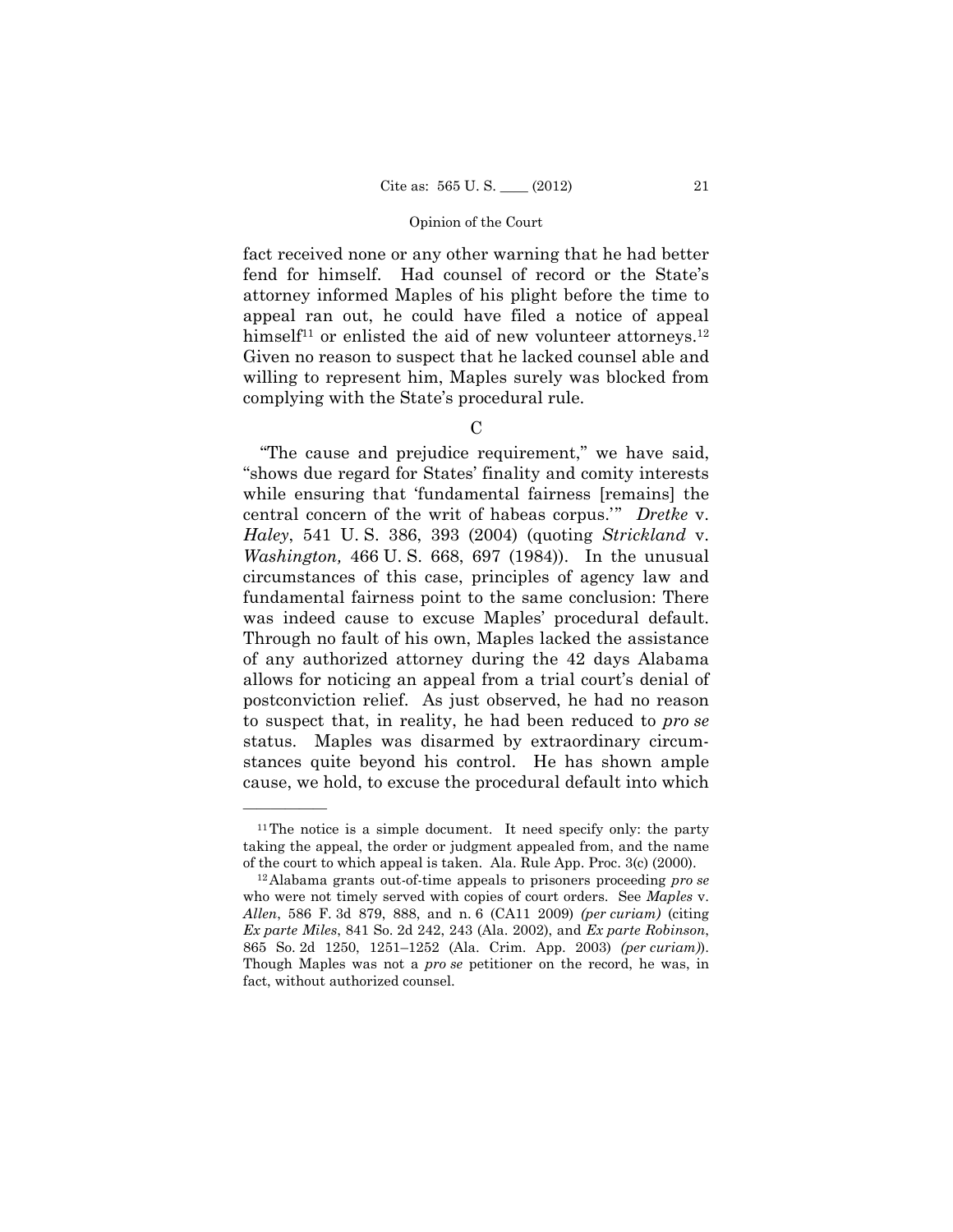he was trapped when counsel of record abandoned him without a word of warning.

# III

Having found no cause to excuse the failure to file a timely notice of appeal in state court, the District Court and the Eleventh Circuit did not reach the question of prejudice. See *supra,* at 10–11. That issue, therefore, remains open for decision on remand.

\* \* \*

For the reasons stated, the judgment of the Court of Appeals for the Eleventh Circuit is reversed, and the case is remanded for further proceedings consistent with this opinion.

*It is so ordered.*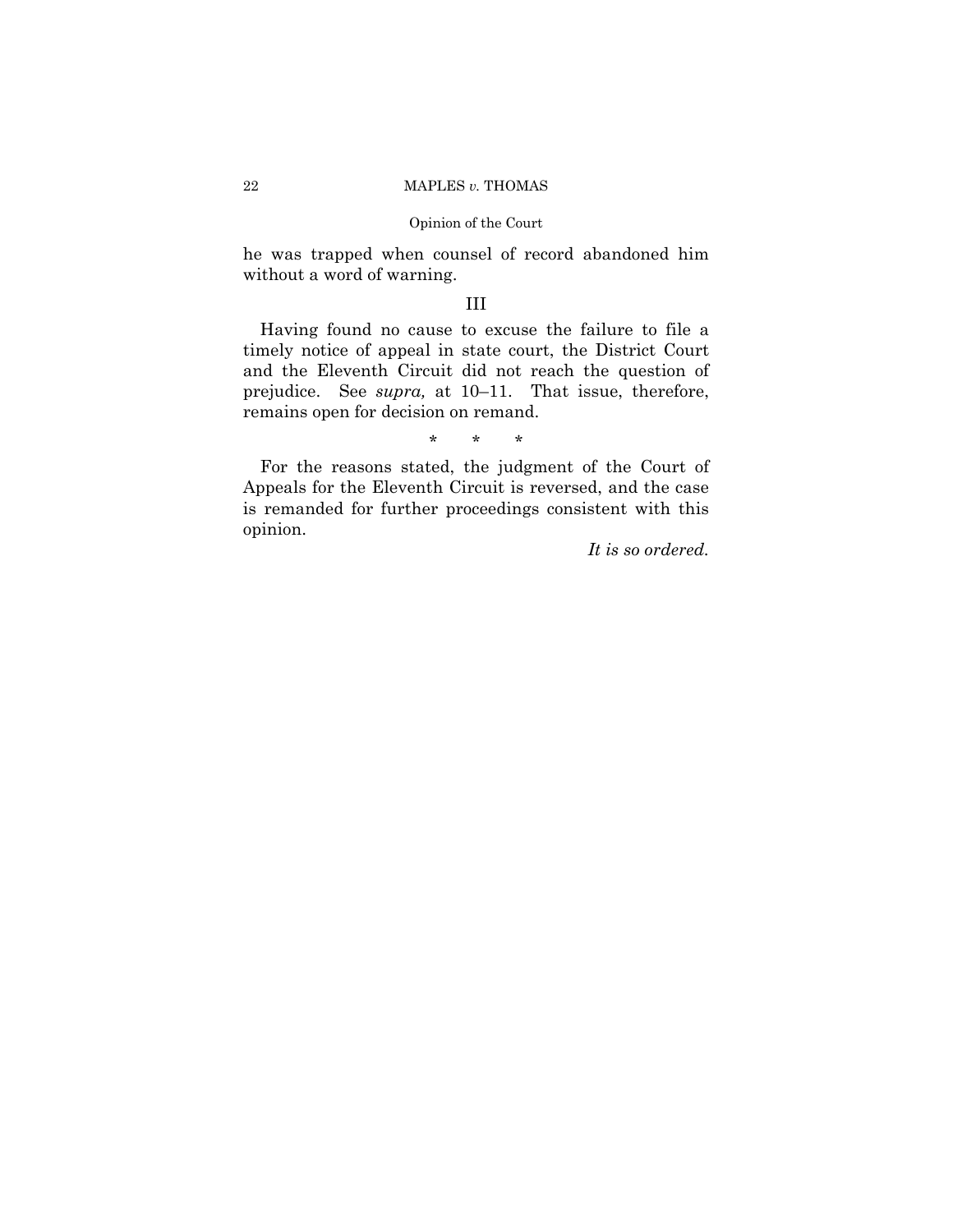#### ALITO, J., concurring

## $\frac{1}{2}$  ,  $\frac{1}{2}$  ,  $\frac{1}{2}$  ,  $\frac{1}{2}$  ,  $\frac{1}{2}$  ,  $\frac{1}{2}$  ,  $\frac{1}{2}$ **SUPREME COURT OF THE UNITED STATES**

#### $\frac{1}{2}$  ,  $\frac{1}{2}$  ,  $\frac{1}{2}$  ,  $\frac{1}{2}$  ,  $\frac{1}{2}$  ,  $\frac{1}{2}$ No. 10–63

# CORY R. MAPLES, PETITIONER *v.* KIM T. THOMAS, COMMISSIONER, ALABAMA DEPARTMENT OF **CORRECTIONS**

### ON WRIT OF CERTIORARI TO THE UNITED STATES COURT OF APPEALS FOR THE ELEVENTH CIRCUIT

#### [January 18, 2012]

#### JUSTICE ALITO, concurring.

 communication to either another member of the firm or to I join the opinion of the Court. Unbeknownst to petitioner, he was effectively deprived of legal representation due to the combined effect of no fewer than eight unfortunate events: (1) the departure from their law firm of the two young lawyers who appeared as counsel of record in his state postconviction proceeding; (2) the acceptance by these two attorneys of new employment that precluded them from continuing to represent him; (3) their failure to notify petitioner of their new situation; (4) their failure to withdraw as his counsel of record; (5) the apparent failure of the firm that they left to monitor the status of petitioner's case when these attorneys departed; (6) when notice of the decision denying petitioner's request for state postconviction relief was received in that firm's offices, the failure of the firm's mail room to route that important the departed attorneys' new addresses; (7) the failure of the clerk's office to take any action when the envelope containing that notice came back unopened; and (8) local counsel's very limited conception of the role that he was obligated to play in petitioner's representation. Under these unique circumstances, I agree that petitioner's attorneys effectively abandoned him and that this aban-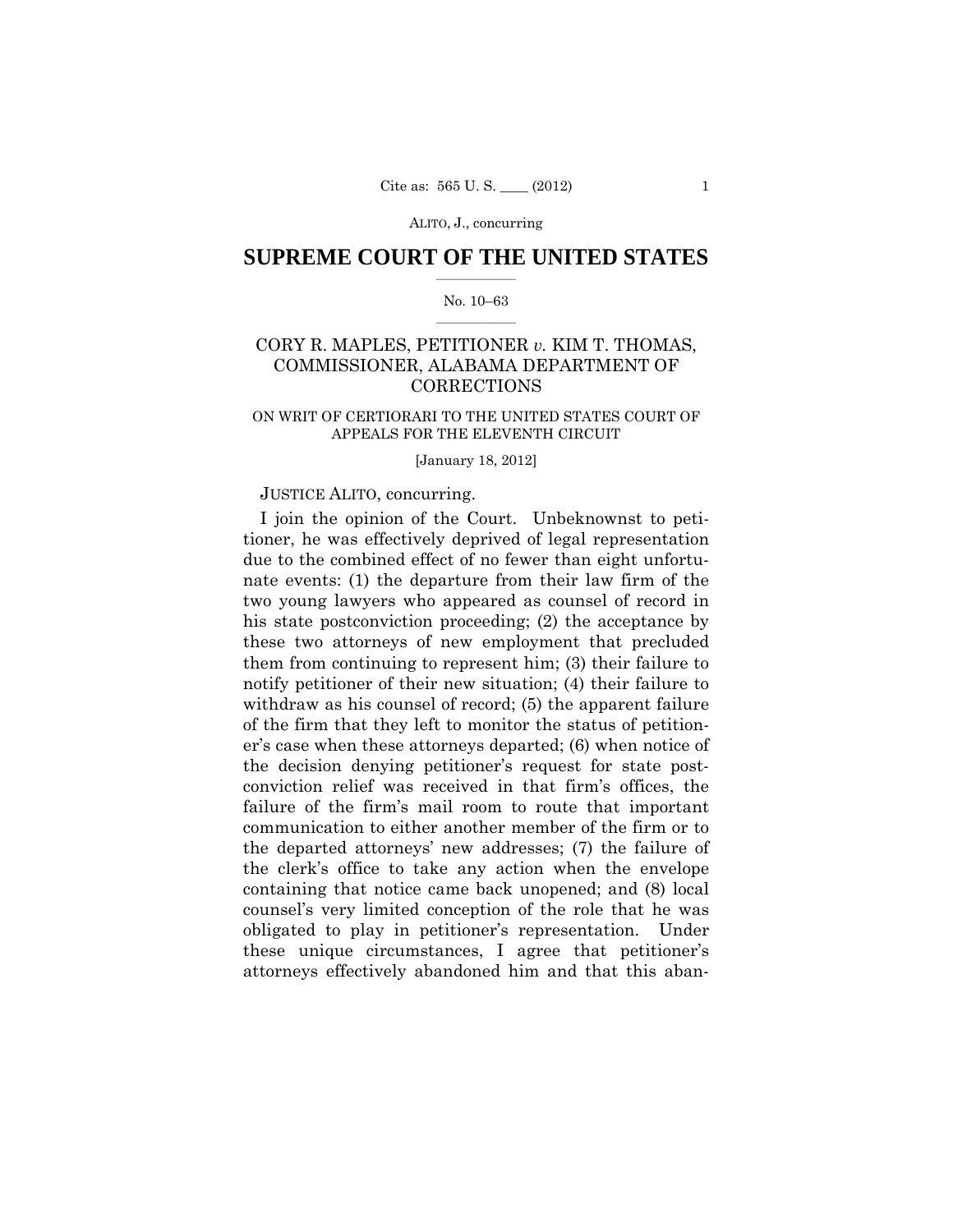#### ALITO, J., concurring

donment was a "cause" that is sufficient to overcome petitioner's procedural default.

In an effort to obtain relief for his client, petitioner's counsel in the case now before us cast blame for what occurred on Alabama's system of providing legal representation for capital defendants at trial and in state collateral proceedings. See Brief for Petitioner 3–6. But whatever may be said about Alabama's system, I do not think that Alabama's system had much if anything to do with petitioner's misfortune. The quality of petitioner's representation at trial obviously played no role in the failure to meet the deadline for filing his notice of appeal from the denial of his state postconviction petition. Nor do I see any important connection between what happened in this case and Alabama's system for providing representation for prisoners who are sentenced to death and who wish to petition the state courts for collateral relief. Unlike other States, Alabama relies on attorneys who volunteer to represent these prisoners *pro bono*, and we are told that most of these volunteers work for large, out-of-state firms. *Id*., at 4. Petitioner's brief states that the Alabama system had "a direct bearing on the events giving rise... to the procedural default at issue," *id*., at 3, but a similar combination of untoward events could have occurred if petitioner had been represented by Alabama attorneys who were appointed by the court and paid for with state funds. The firm whose lawyers represented petitioner *pro bono* is one of the country's most prestigious and expensive, and I have little doubt that the vast majority of criminal defendants would think that they had won the lottery if they were given the opportunity to be represented by attorneys from such a firm. See *id*., at 9 (stating that it "seemed as though Maples had won the lottery when two attorneys working at an elite New York law firm . . . agreed to represent Maples *pro bono*").

What occurred here was not a predictable consequence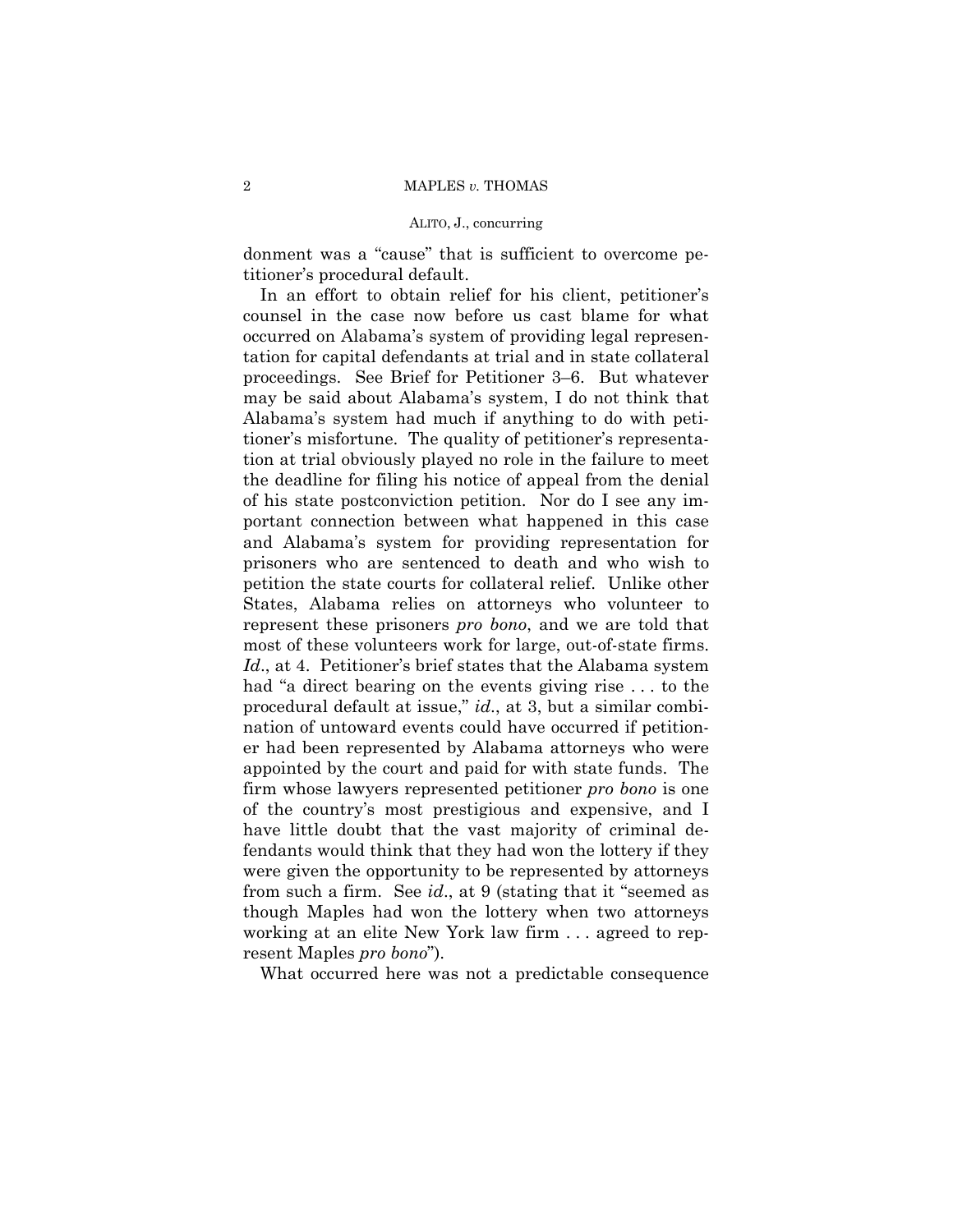# ALITO, J., concurring

of the Alabama system but a veritable perfect storm of misfortune, a most unlikely combination of events that, without notice, effectively deprived petitioner of legal representation. Under these unique circumstances, I agree that petitioner's procedural default is overcome.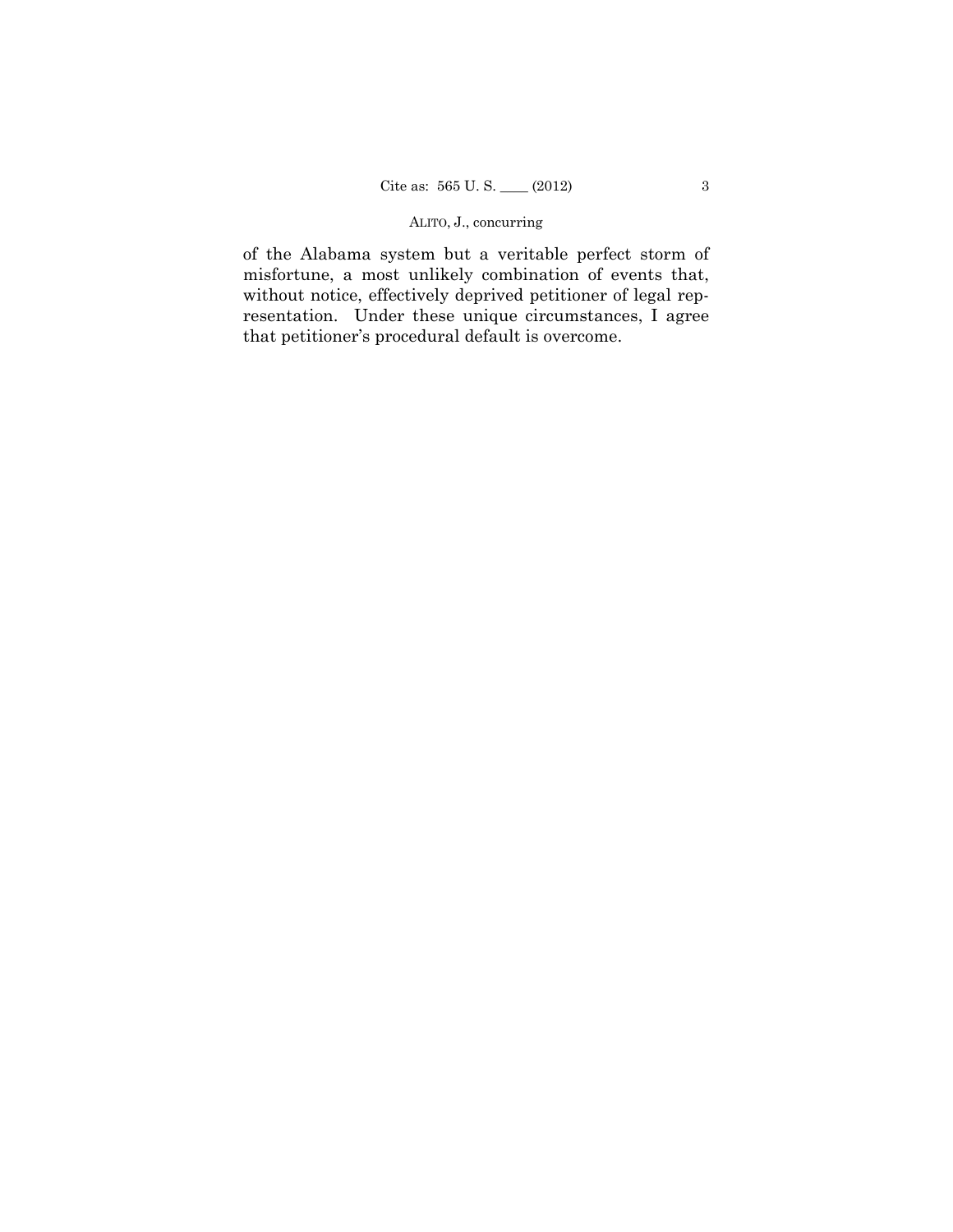## $\frac{1}{2}$  ,  $\frac{1}{2}$  ,  $\frac{1}{2}$  ,  $\frac{1}{2}$  ,  $\frac{1}{2}$  ,  $\frac{1}{2}$  ,  $\frac{1}{2}$ **SUPREME COURT OF THE UNITED STATES**

#### $\frac{1}{2}$  ,  $\frac{1}{2}$  ,  $\frac{1}{2}$  ,  $\frac{1}{2}$  ,  $\frac{1}{2}$  ,  $\frac{1}{2}$ No. 10–63

# CORY R. MAPLES, PETITIONER *v.* KIM T. THOMAS, COMMISSIONER, ALABAMA DEPARTMENT OF **CORRECTIONS**

### ON WRIT OF CERTIORARI TO THE UNITED STATES COURT OF APPEALS FOR THE ELEVENTH CIRCUIT

#### [January 18, 2012]

 JUSTICE SCALIA, with whom JUSTICE THOMAS joins, dissenting.

The Alabama Court of Criminal Appeals held that Cory Maples' appeal from the denial of his state postconviction petition was barred because he had not filed a notice of appeal within the allotted time. The Court now concludes that Maples has established cause for his procedural default by reason of abandonment by his attorneys. Because I cannot agree with that conclusion, and because Maples' alternative argument fares no better, I would affirm the judgment.

> I A

Our doctrine of procedural default reflects, and furthers, the principle that errors in state criminal trials should be remedied in state court. As we have long recognized, federal habeas review for state prisoners imposes significant costs on the States, undermining not only their practical interest in the finality of their criminal judgments, see *Engle* v. *Isaac*, 456 U. S. 107, 126–127 (1982), but also the primacy of their courts in adjudicating the constitutional rights of defendants prosecuted under state law, *id.,*  at 128. We have further recognized that "[t]hese costs are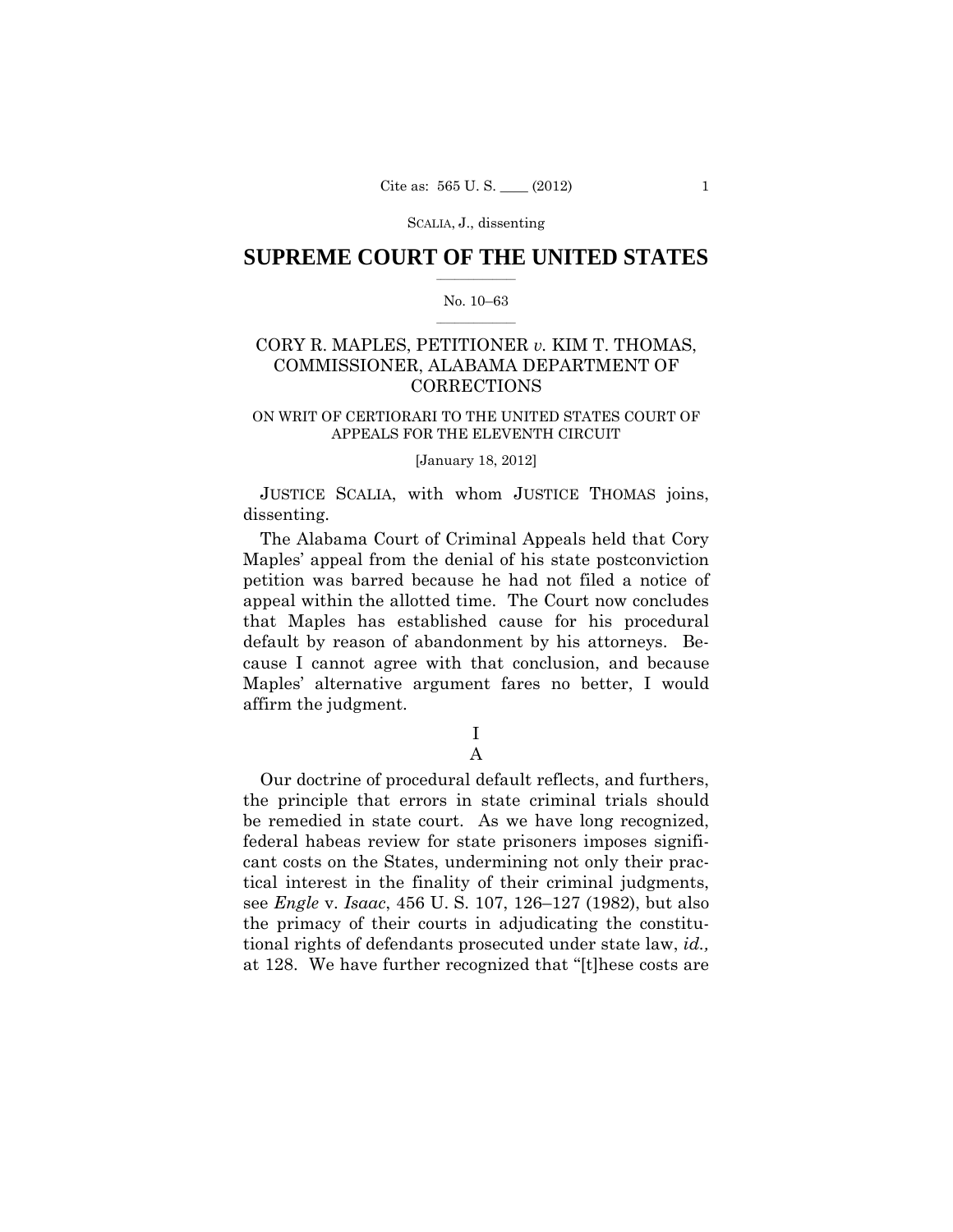particularly high . . . when a state prisoner, through a procedural default, prevents adjudication of his constitutional claims in state court." *Coleman* v. *Thompson*, 501 U. S. 722, 748 (1991). In that situation, the prisoner has "deprived the state courts of an opportunity to address those claims in the first instance," *id.,* at 732, thereby leaving the state courts without "a chance to mend their own fences and avoid federal intrusion," *Engle*, 456 U. S., at 129. For that reason, and because permitting federalcourt review of defaulted claims would "undercu[t] the State's ability to enforce its procedural rules," *ibid.,* we have held that when a state court has relied on an adequate and independent state procedural ground in denying a prisoner's claims, the prisoner ordinarily may not obtain federal habeas relief. *Coleman*, 501 U. S., at 729–730.

To be sure, the prohibition on federal-court review of defaulted claims is not absolute. A habeas petitioner's default in state court will not bar federal habeas review if "the petitioner demonstrates cause and actual prejudice," *id.,* at 748—"cause" constituting "something *external* to the petitioner, something that cannot fairly be attributed to him," that impeded compliance with the State's procedural rule, *id.,* at 753. As a general matter, an attorney's mistakes (or omissions) do not meet the standard "because the attorney is the petitioner's agent when acting, or failing to act, in furtherance of the litigation, and the petitioner must 'bear the risk of attorney error.'" *Ibid.*  (quoting *Murray* v. *Carrier*, 477 U. S. 478, 488 (1986)). See also *Link* v. *Wabash R. Co.*, 370 U. S. 626, 633–634, and n. 10 (1962).

 failure in its duty to provide an effective attorney, as When an attorney's error occurs at a stage of the proceedings at which the defendant has a constitutional right to effective assistance of counsel, that error may constitute cause to excuse a resulting procedural default. A State's measured by the standard set forth in *Strickland* v. *Wash-*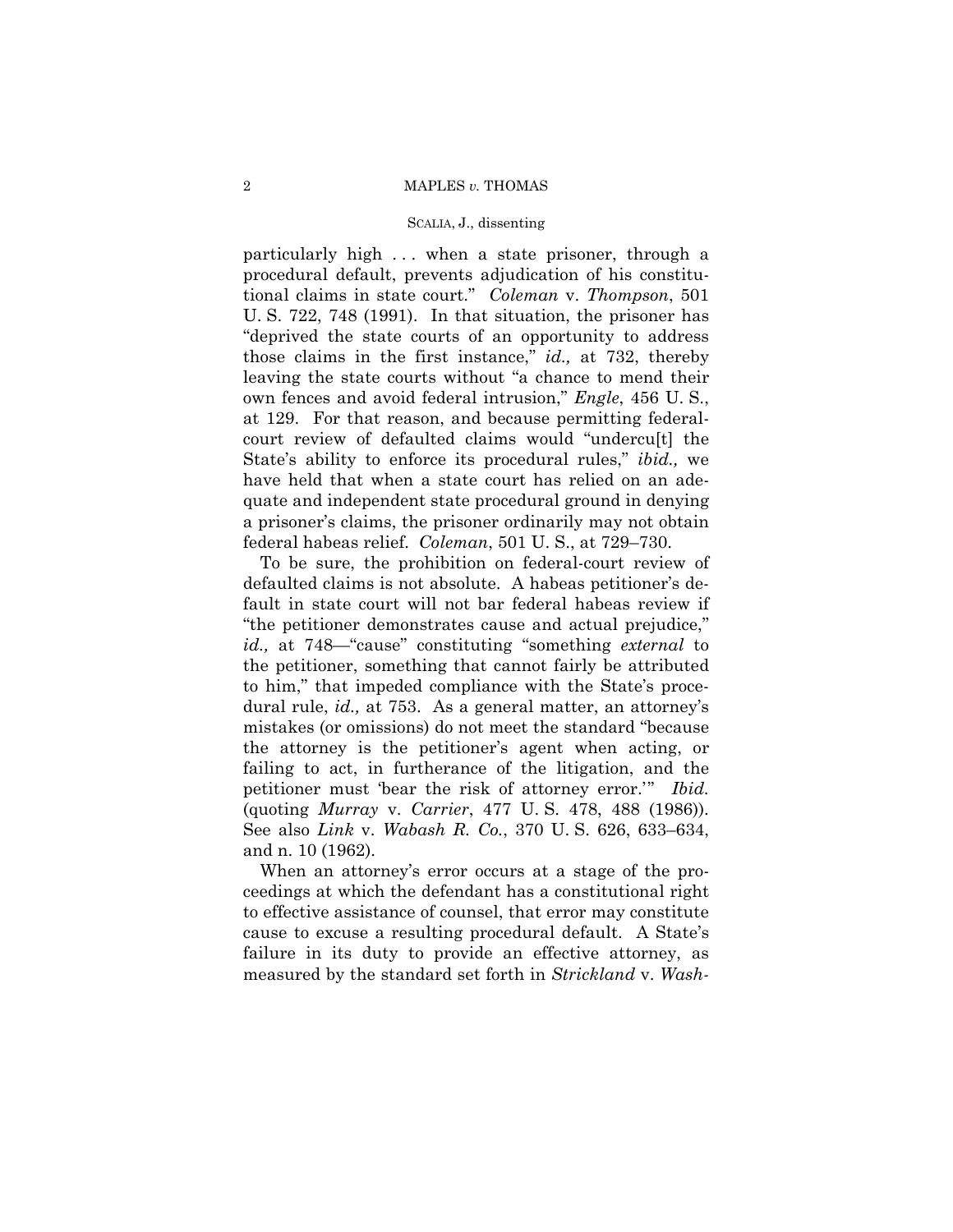*ington*, 466 U. S. 668 (1984), makes the attorney's error chargeable to the State, and hence external to the defense. See *Murray*, *supra*, at 488. But when the client has no right to counsel—as is the case in the postconviction setting, see *Pennsylvania* v. *Finley*, 481 U. S. 551, 555 (1987)—the client bears the risk of all attorney errors made in the course of the representation, regardless of the egregiousness of the mistake. *Coleman*, *supra,* at 754 ("[I]t is not the gravity of the attorney's error that matters, but that it constitutes a violation of petitioner's right to counsel, so that the error must be seen as an external factor").

B

 agency law*,"* 501 U. S., at 754, no longer support charging In light of the principles just set out, the Court is correct to conclude, *ante*, at 14, that a habeas petitioner's procedural default may be excused when it is attributable to abandonment by his attorney. In such a case, *Coleman*'s rationale for attributing the attorney's acts and omissions to the client breaks down; for once the attorney has ceased acting as the client's agent, "well-settled principles of the client with his lawyer's mistakes. The attorney's mistakes may therefore be understood as an "external factor," *ibid.*, and in appropriate circumstances may justify excusing the prisoner's procedural default.

I likewise agree with the Court's conclusion, *ante*, at 15, that Maples' two out-of-state attorneys of record, Jaasi Munanka and Clara Ingen-Housz, had abandoned Maples by the time the Alabama trial court entered its order denying his petition for postconviction relief. As the Court observes, *ante*, at 15–16, without informing Maples or seeking leave from the Alabama trial court to withdraw from Maples' case, both Munanka and Ingen-Housz left Sullivan & Cromwell's employ and accepted new positions that precluded them from continuing to represent Maples.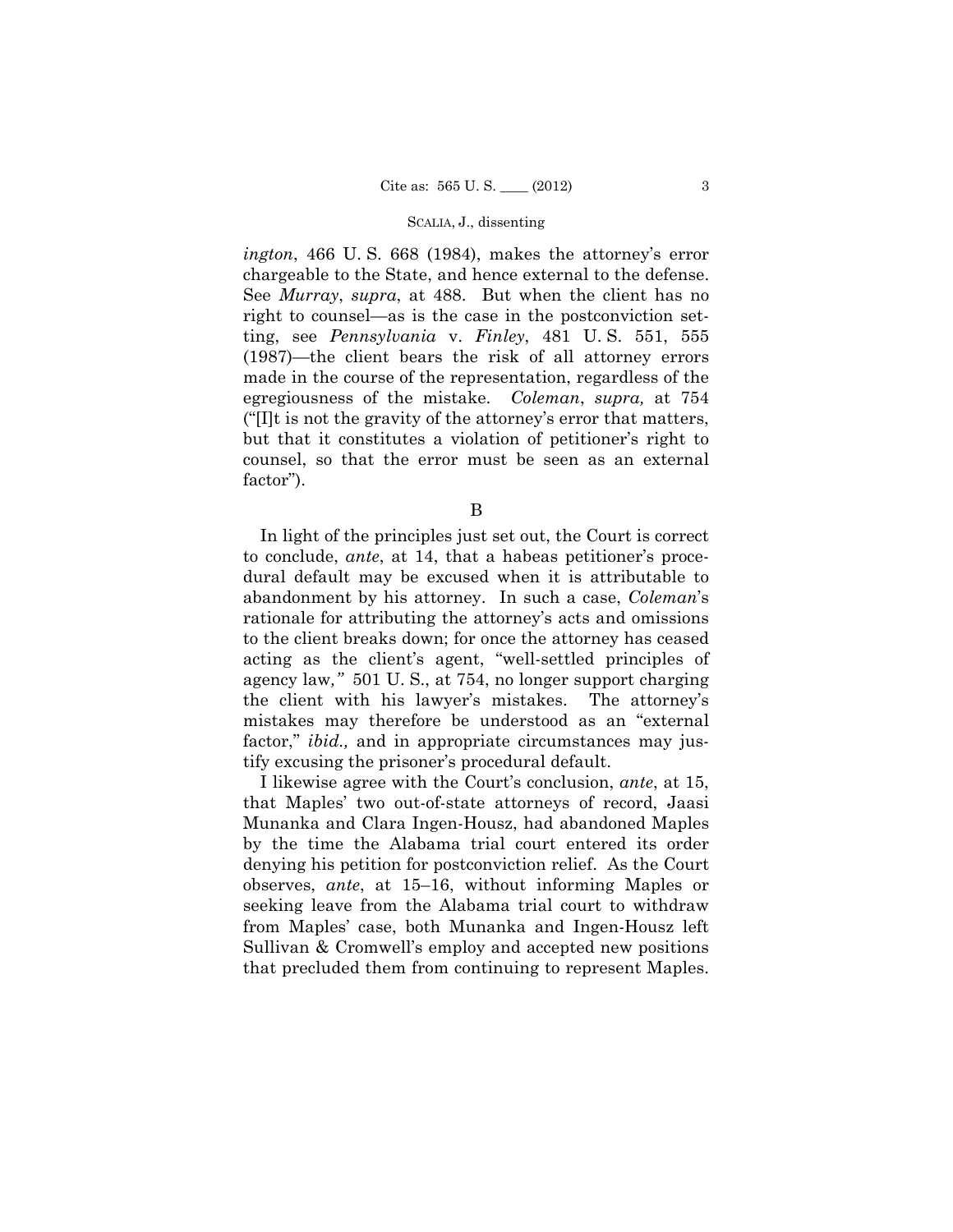#### SCALIA, J., dissenting

This conduct amounted to renunciation of their roles as Maples' agents, see 1 Restatement (Second) of Agency §119, Comment *b* (1957) (hereinafter Restatement 2d), and thus terminated their authority to act on Maples' behalf, *id.,* §118. As a result, Munanka's and Ingen-Housz's failure to take action in response to the trial court's order should not be imputed to Maples.

It is an unjustified leap, however, to conclude that Maples was left unrepresented during the relevant window between the Alabama trial court's dismissal of his postconviction petition and expiration of the 42-day period for filing a notice of appeal established by Alabama Rule of Appellate Procedure 4(a)(1) (2009). Start with Maples' own allegations: In his amended federal habeas petition, Maples alleged that, at the time he sought postconviction relief in Alabama trial court, he "was represented by Sullivan & Cromwell of New York, New York." App. 256. Although the petition went on to identify Munanka and Ingen-Housz as "the two Sullivan lawyers handling the matter," *id.*, at 257, its statement that Maples was "represented" by the firm itself strongly suggests that Maples viewed himself as having retained the services of the firm as a whole, a perfectly natural understanding. "When a client retains a lawyer who practices with a firm, the presumption is that both the lawyer and the firm have been retained." 1 Restatement (Third) of the Law Governing Lawyers §31, Comment *f,* p. 222 (1998). Admittedly, in connection with the attempt before the Alabama trial court to extend the time for appeal, Sullivan & Cromwell partner Marc De Leeuw submitted an affidavit stating that the firm's lawyers "handle *pro bono* cases on an individual basis" and that the lawyers who had appeared in Maples' case had followed that practice, "attempt[ing] not to use the firm name on correspondence or court papers." App. to Pet. for Cert. 257a. But Maples' habeas petition is the pleading that initiated the current litigation; and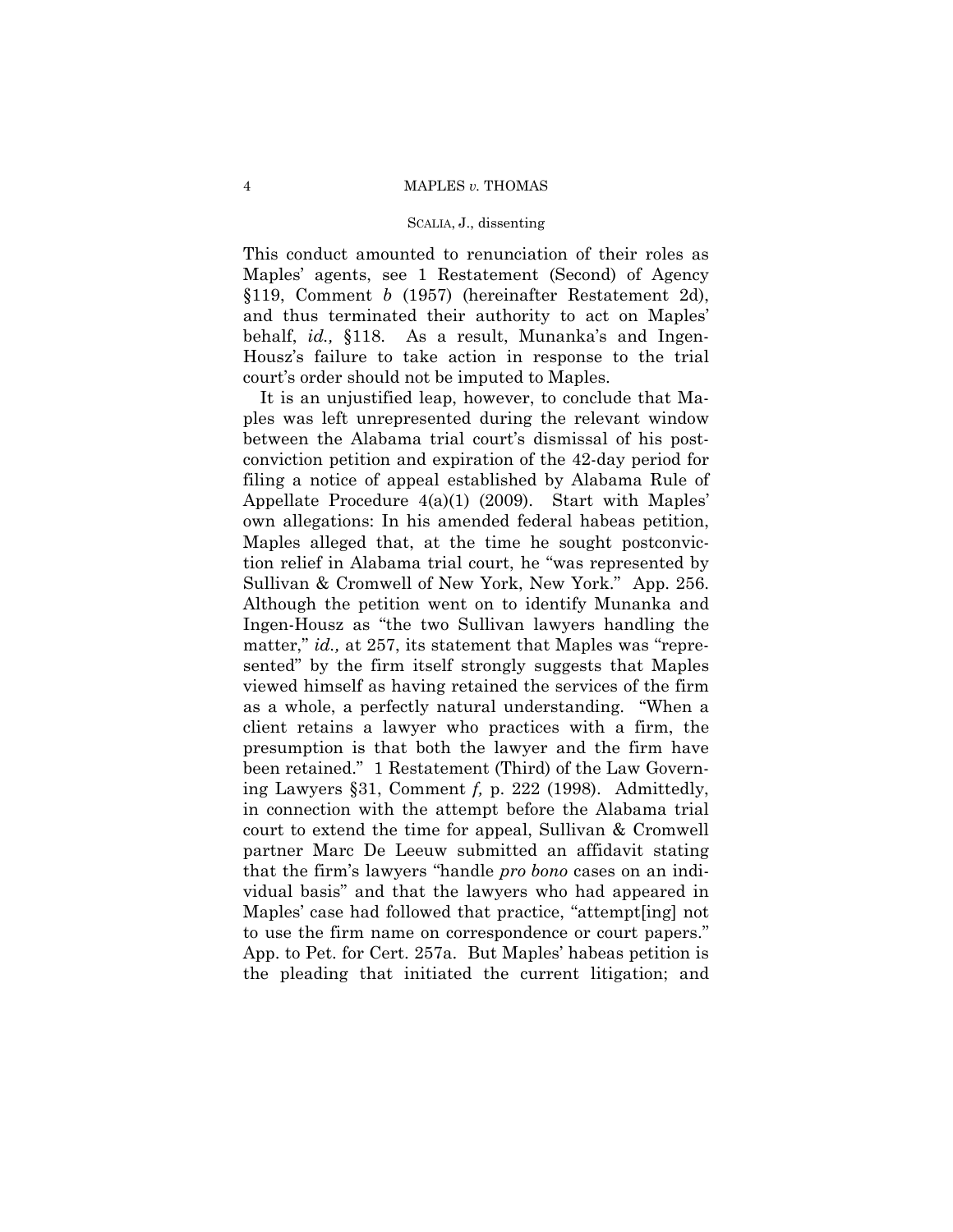surely the allegations that it contained should be given priority over representations made to prior courts.\*

 ual basis. De Leeuw's affidavit acknowledged that he had In any case, even if Maples had no attorney-client relationship with the Sullivan & Cromwell firm, Munanka and Ingen-Housz were surely not the only Sullivan & Cromwell lawyers who represented Maples on an individ-"been involved in [Maples'] case since the summer of 2001," *ibid.*, roughly a year before Munanka and Ingen-Housz left Sullivan & Cromwell, and it further stated that after "Ms. Ingen-Housz and Mr. Munanka" learned of the court's initial order denying the State's motion to dismiss Maples' postconviction petition in December 2001, "the lawyers working on this case for Mr. Maples prepared for the evidentiary hearing" Maples had requested, *id.,* at 258a. Moreover, when Sullivan & Cromwell attorney Felice Duffy filed a motion to appear *pro hac vice* before the Alabama trial court in connection with the attempt to extend the deadline, she stated that she had "worked on [Maples'] case since October 14, 2002," App. 231, months before the procedural default took place.

According to the Court, see *ante*, at 17, De Leeuw's affidavit does not make clear how he was "involved" in

 reinforces the truth. \*The Court says that the allegations in Maples' own habeas petition are not "persuasive evidence," *ante*, at 17–18, n. 8, because Maples' lawyers at Sullivan & Cromwell labored under a conflict of interest when they prepared the document. This is a curious point, since the effect of Maples' statement was to *implicate* Sullivan & Cromwell as a firm in missing the filing deadline. The conflict would have induced the Sullivan & Cromwell lawyers to *exonerate* the firm. To be sure, as the case later developed (at this stage abandonment had not yet been conceived as the litigating strategy), it would have been in Maples' interest to say he had no lawyers. But the issue the petition's statement raises is not whether Maples was cleverly represented; it is whether the statement was *true*. And if Sullivan & Cromwell's involvement in preparing the petition has any bearing upon that, it only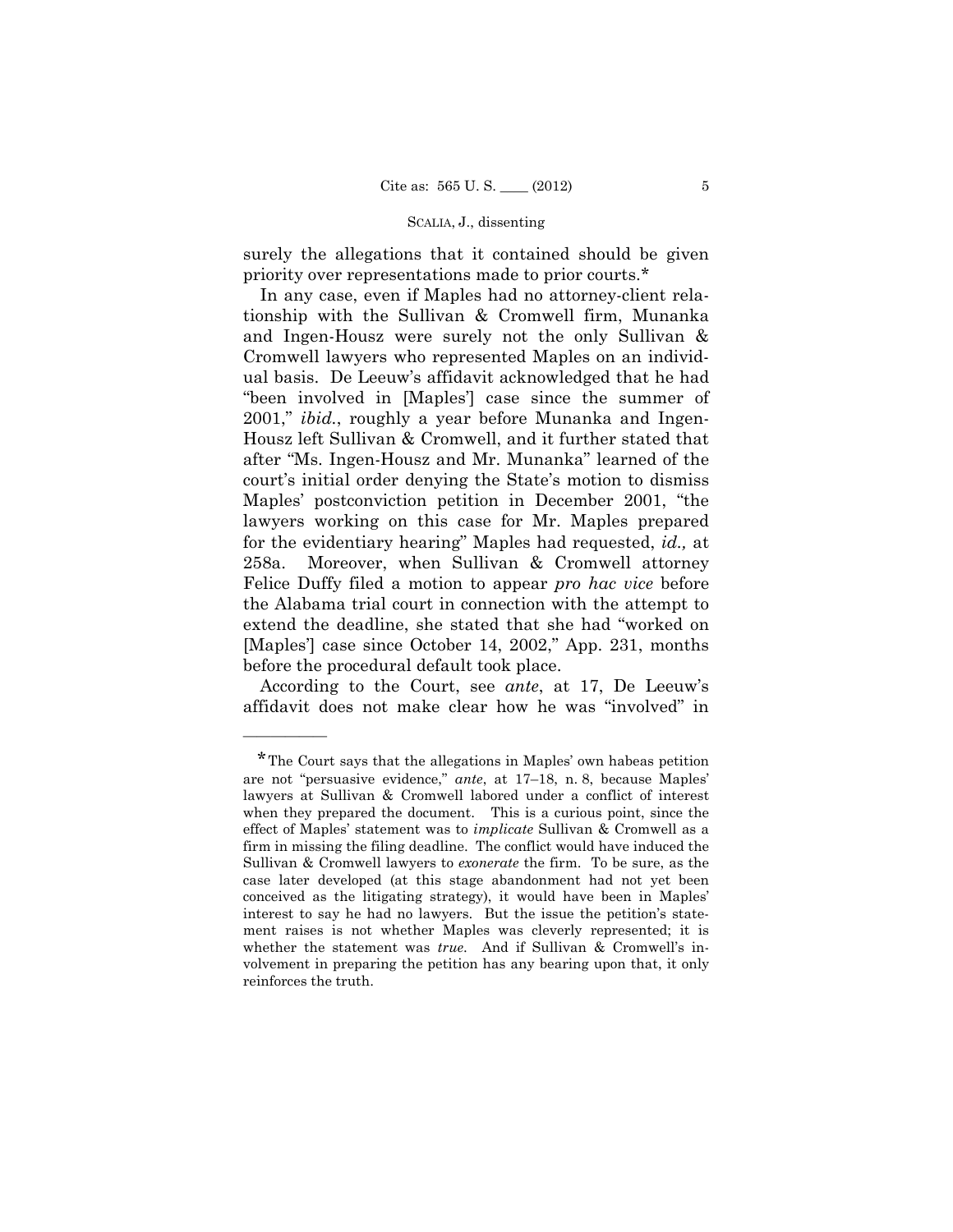#### SCALIA, J., dissenting

Maples' case or whether lawyers other than Munanka and Ingen-Housz were among those who prepared for the anticipated evidentiary hearing; and Duffy's motion does not make clear what her "wor[k]" entailed. But there is little doubt that Munanka and Ingen-Housz were not the only attorneys who engaged in the preparations; and that De Leeuw was "involved" and Duffy "worked" as lawyers for Maples (what other role could they have taken on?). De Leeuw's distinction between "Ms. Ingen-Housz and Mr. Munanka" and "the lawyers working on his case for Mr. Maples" would have been senseless if the latter category did not extend beyond the two named attorneys.

In sum, there is every indication that when the trial court entered its order dismissing Maples' postconviction petition in May 2003, Maples continued to be represented by a team of attorneys in Sullivan & Cromwell's New York office. The Court nonetheless insists that the actions of these attorneys are irrelevant because they had not been admitted to practice law in Alabama, had not entered appearances in the Alabama trial court, and had not sought to substitute for Munanka and Ingen-Housz. See *ante*, at 18–19. The Court does not, however, explain why these facts establish that the attorneys were not Maples' agents for the purpose of attending to those aspects of the case that did not require court appearance—which would certainly include keeping track of orders issued and filing deadlines. The Court's quotation from the Restatement of Agency, *ante*, at 18, that the "failure to acquire a qualification by the agent without which it is illegal to do an authorized act . . . terminates the agent's authority to act," 1 Restatement 2d, §111, at 290, omits the crucial condition contained at the end of the section: "if thereafter he [the agent] should infer that the principal, if he knew the facts, would not consent to the further exercise of the authority." There was no basis whatever for these attorneys to infer that Maples no longer wanted them to represent him,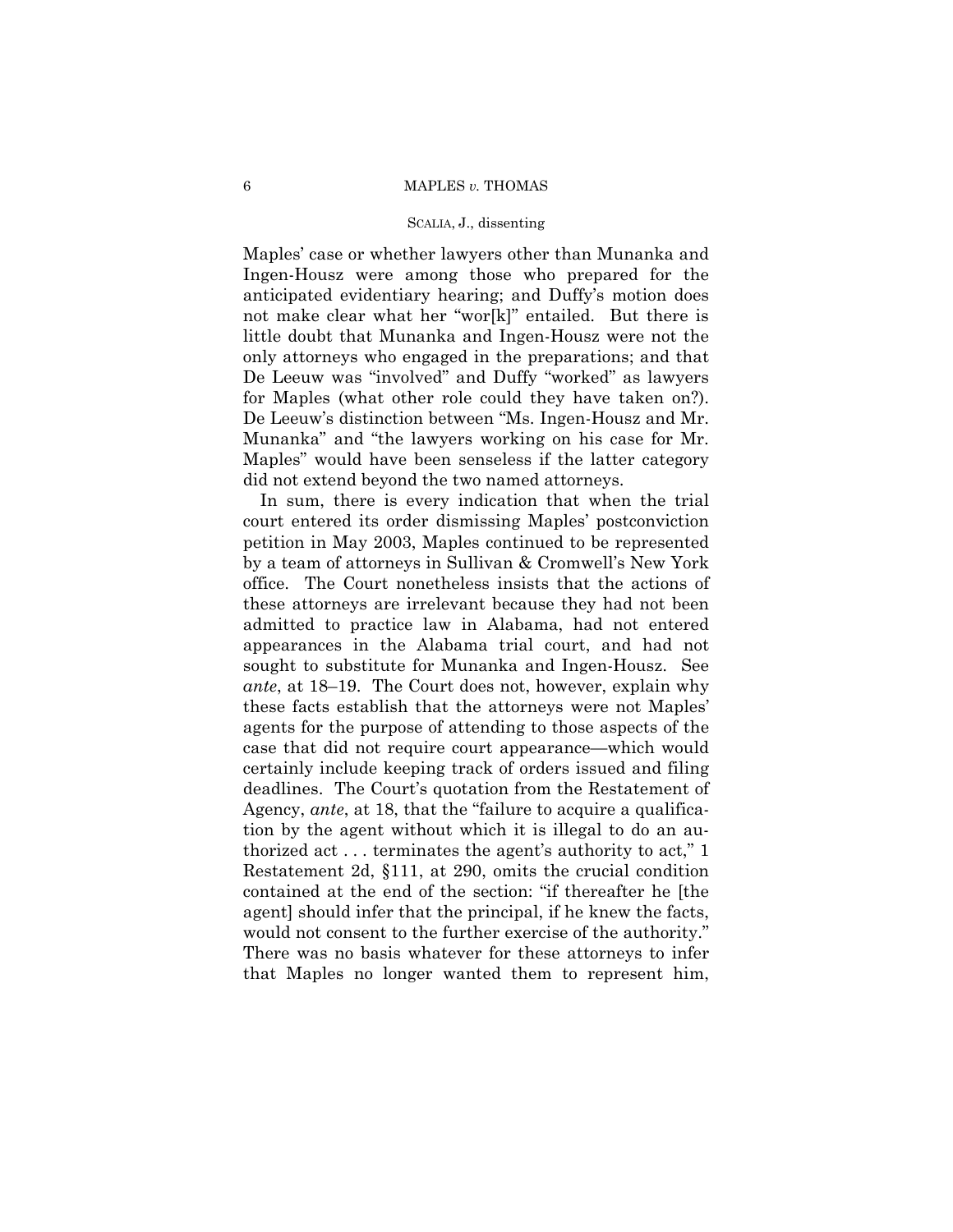simply because they had *not yet* qualified before the Alabama court. Though it would have been "illegal" for these attorneys to file a notice of appeal without being authorized to practice in Alabama, nothing prevented them from first seeking to secure admission to practice, as Munanka and Ingen-Housz initially had done, and *then* filing a notice of appeal.

It would create a huge gap in our *Coleman* jurisprudence to disregard all attorney errors committed before admission to the relevant court; and an even greater gap to disregard (as the Court suggests) all errors committed before the attorney enters an appearance. Moreover, even if these attorneys cannot be regarded as Maples' agents for purposes of conducting the Alabama litigation, they were *at least* his agents for purposes of advising him of the impending deadline. His unawareness was the fault of counsel who were his agents, and must be charged to him. What happened here is simply "[a]ttorney ignorance or inadvertence" of the sort that does not furnish cause to excuse a procedural default. *Coleman*, 501 U. S., at 753.

But even leaving aside the question of Maples' "unadmitted" attorneys at Sullivan & Cromwell, Maples had a fully admitted attorney, who had entered an appearance, in the person of local counsel, John Butler. There is no support for the Court's conclusion that Butler "did not even begin to represent Maples." *Ante*, at 19. True, the affidavit Butler filed with the Alabama trial court in the proceeding seeking extension of the deadline stated that he had "no substantive involvement" with the case, and that he had "agreed to serve as local counsel only." App. to Pet. for Cert. 255a. But a disclaimer of "substantive involvement" in a case, whether or not it violates a lawyer's ethical obligations, see *ante*, at 19, is not equivalent to a denial of any agency role at all. A local attorney's "nonsubstantive" involvement would surely include, *at a minimum*, keeping track of local court orders and advising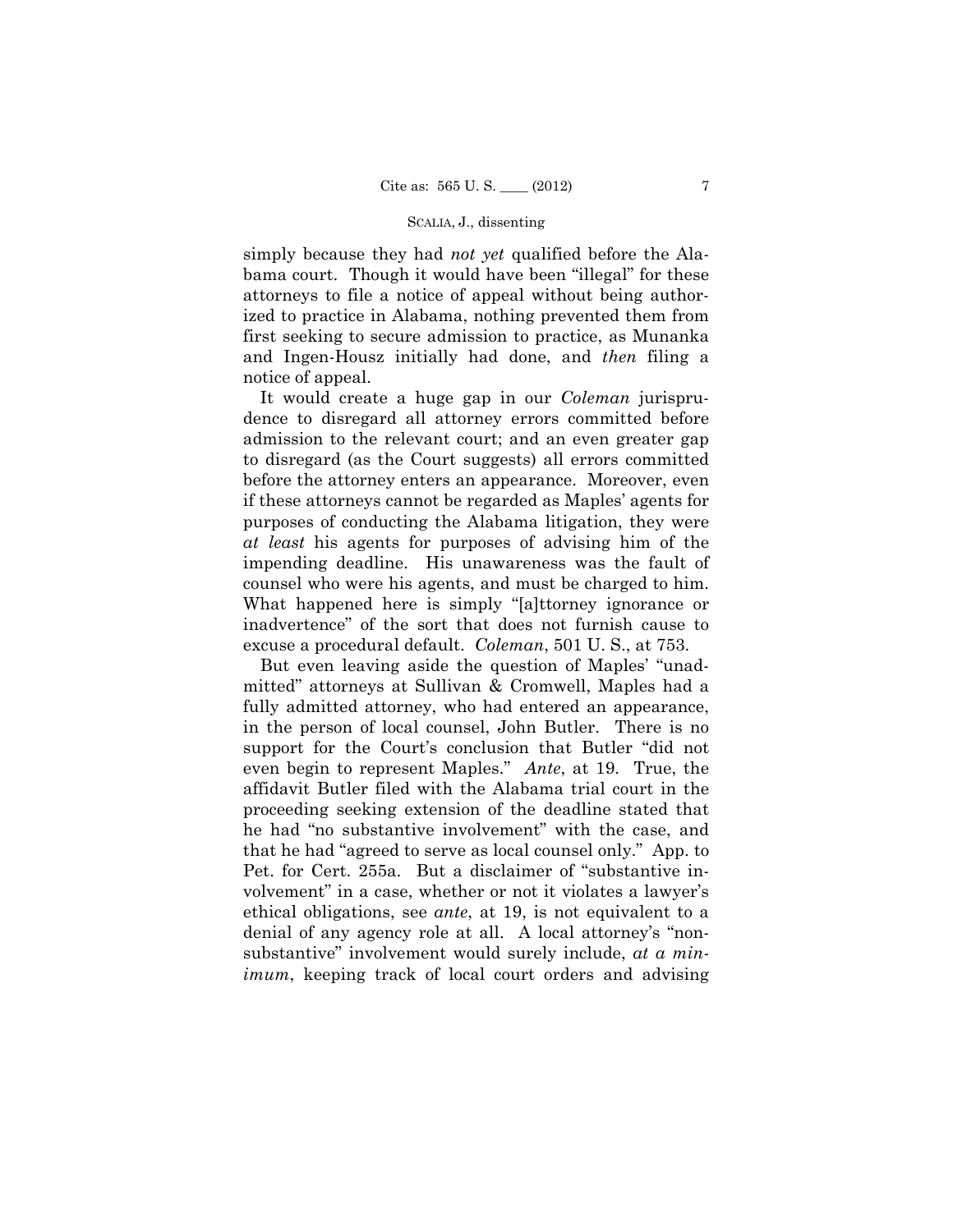#### SCALIA, J., dissenting

"substantive" counsel of impending deadlines. Nor did Butler's explanation for his failure to act when he received a copy of the trial court's order sound in abandonment. Butler did not say, for instance, that he ignored the order because he did not consider Maples to be his client. Instead, based on "past practice" and the content of the order, Butler "assumed" that Maples' lawyers at Sullivan & Cromwell would receive a copy. App. to Pet. for Cert. 256a.

The Court gets this badly wrong when it states that "Butler's failure even to place a phone call to the New York firm" demonstrates Butler's "disclaimer of any genuinely representative role." *Ante*, at 19. By equating the very attorney error that contributed to Maples' procedural default with the absence of an agency relationship, the Court ensures that today's opinion will serve as a template for future habeas petitioners seeking to evade *Coleman*'s holding that ineffectiveness of postconviction counsel will not furnish cause to excuse a procedural default. See 501 U. S., at 752–754. The trick will be to allege, not that counsel was ineffective, but rather that counsel's ineffectiveness demonstrates that he was not a genuinely representative agent. No precedent should be so easily circumvented by word games, but the damage is particularly acute when the affected precedent is so firmly "grounded in concerns of comity and federalism." *Id.,* at 730.

The Court's last-gasp attempt to justify its conclusion that Butler was not Maples' agent is to point out that a prosecutor sent a letter to Maples directly, informing him of the defaulted appeal. See *ante*, at 20. The Court reasons that the prosecutor must have thought that Maples had been abandoned by his lawyers, since to communicate with a represented party would have been a violation of ethical standards. *Ibid.* But even if this supposition is correct, it is hard to understand what it proves. What matters, after all, is not whether the prosecutor *thought*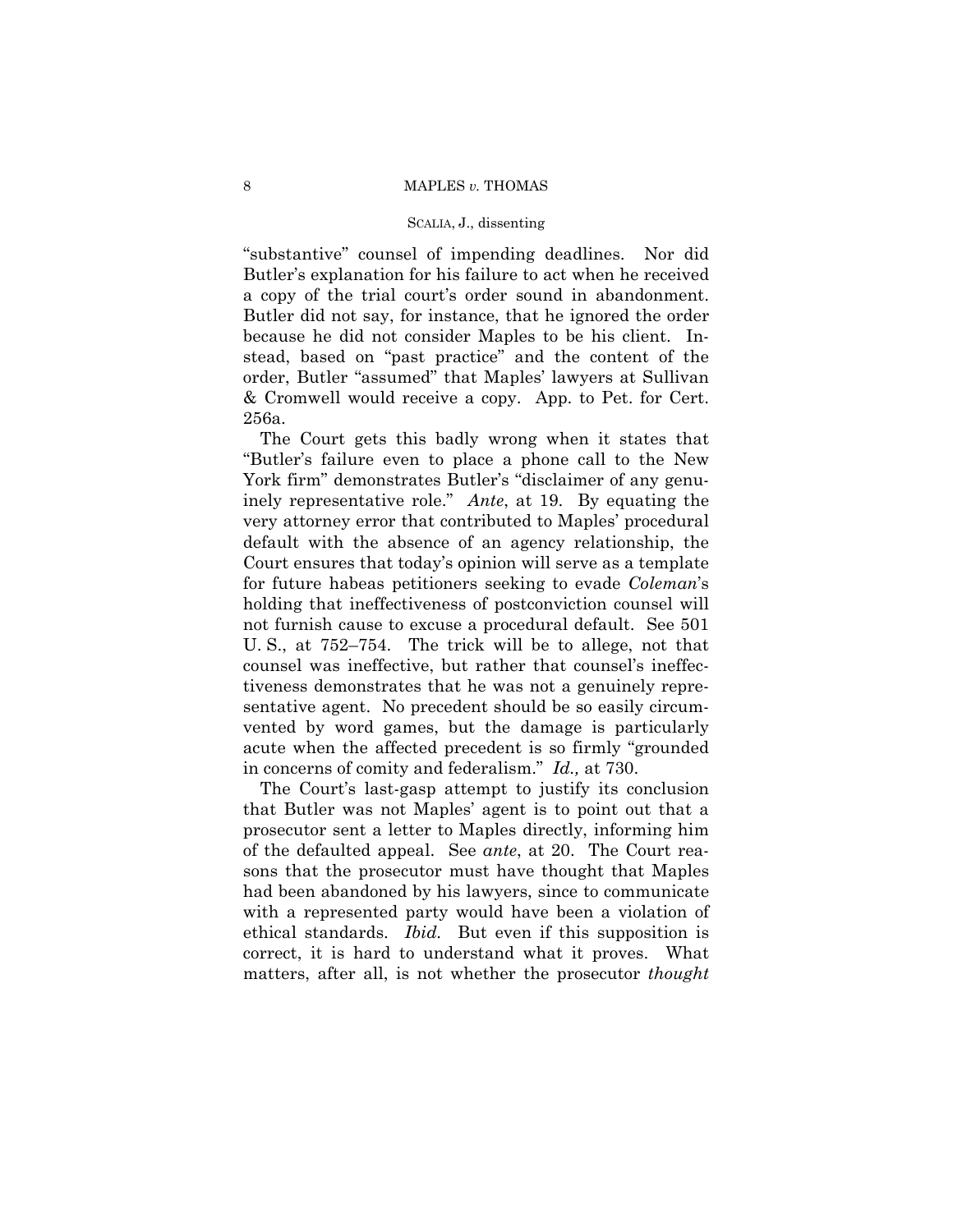Maples had been abandoned, but whether Maples *really was* abandoned. And as it turns out, Butler's conduct after learning about the default further belies any such contention. Almost immediately, Butler began to cooperate with Maples' lawyers at Sullivan & Cromwell, filing papers as "Counsel for Mr. Maples" or "Local Counsel for Petitioner Cory Maples" in multiple courts in an attempt to rectify the mistake. See App. 229, 230, 236, 238. Had Butler reassumed his representational duties after having abandoned them? Hardly. There is no proper basis for a conclusion of abandonment *interruptus.* 

II

Maples argues in the alternative that his default should be excused because his right to due process was violated when the trial-court clerk failed to take action after Munanka's and Ingen-Housz's copies of the court's dismissal order were returned undeliverable. According to Maples, our decision in *Jones* v. *Flowers*, 547 U. S. 220 (2006), establishes that the clerk had a duty to do more.

We held in *Jones* that, when a mailed notice of a tax sale is returned unclaimed, a State must take additional reasonable steps to attempt to provide notice to the property owner before selling his property. See *id.,* at 234. It is questionable whether that holding has any relevance to the circumstances here, which involved not the institution of proceedings against an unwitting litigant, but rather the issuance of an order in a pending case that was instituted by Maples himself. Indeed, I think it doubtful whether due process entitles a litigant to *any* notice of a court's order in a pending case. The Federal Rules certainly reject the notion that notice is an absolute requirement. Federal Rule of Civil Procedure 77(d)(2) provides that "[l]ack of notice of the entry [of an order or judgment] does not affect the time for appeal or relieve—or authorize the court to relieve—a party for failing to appeal within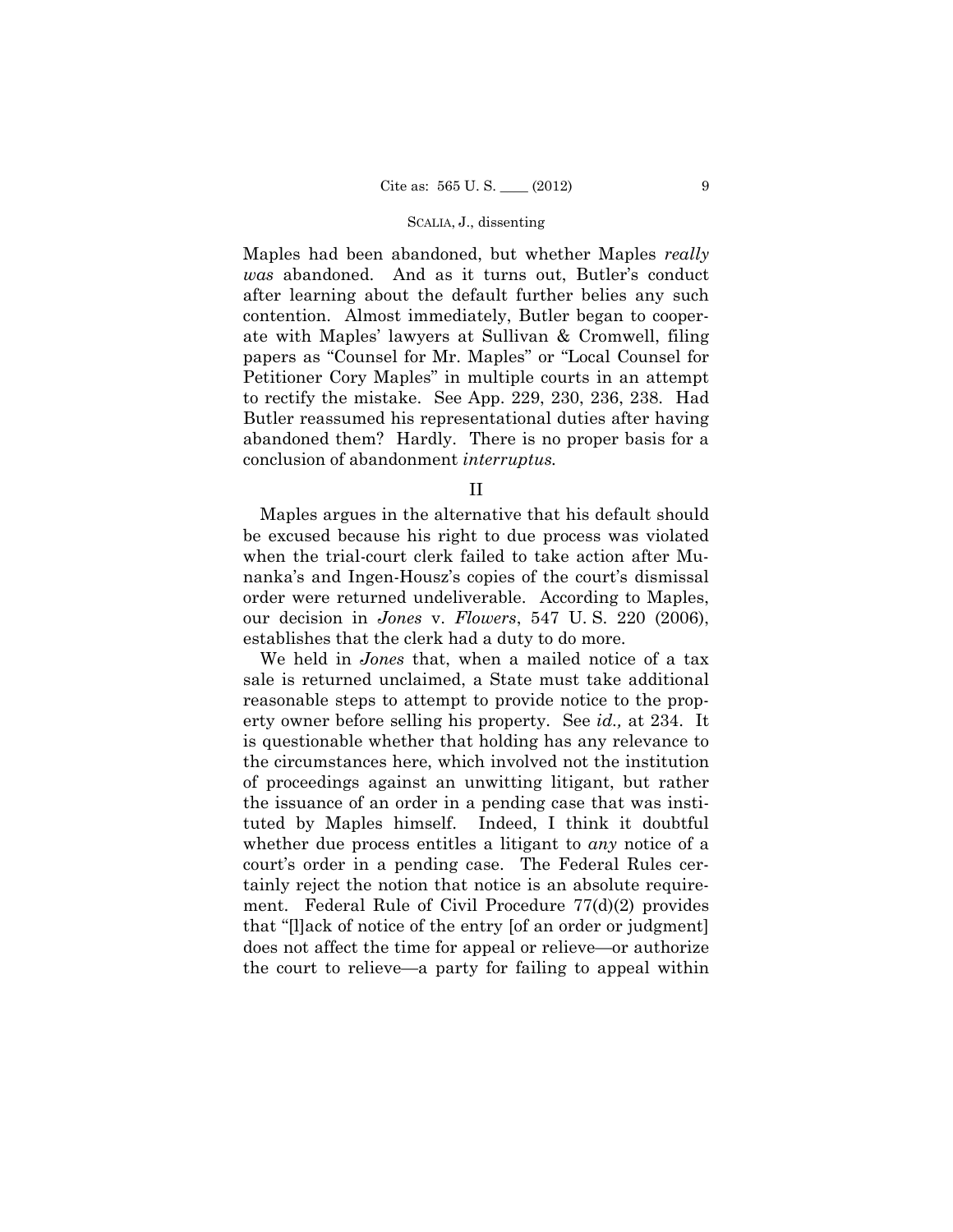the time allowed, except as allowed by Federal Rule of Appellate Procedure (4)(a)." And although Federal Rule of Appellate Rule 4(a)(6) in turn provides that the time for filing an appeal can be reopened when a litigant did not receive notice, it establishes 180 days after the judgment or order is entered as the outer limit by which a motion to reopen must be filed. See Fed. Rule App. Proc. 4(a)(6)(B).

There is no need to grapple with this question, however, because Butler received a copy of the trial court's order. "Under our system of representative litigation, 'each party . . . is considered to have notice of all facts, notice of which can be charged upon [his] attorney.'" *Irwin* v. *Department of Veterans Affairs*, 498 U. S. 89, 92 (1990) (quoting *Link*  v. *Wabash R. Co.*, 370 U. S. 626, 634 (1962)). The notice to Butler was therefore constitutionally sufficient.

\* \* \*

One suspects that today's decision is motivated in large part by an understandable sense of frustration with the State's refusal to waive Maples' procedural default in the interest of fairness. Indeed, that frustration may well explain the Court's lengthy indictment of Alabama's general procedures for providing representation to capital defendants, *ante*, at 2–4, a portion of the Court's opinion that is so disconnected from the rest of its analysis as to be otherwise inexplicable.

But if the interest of fairness justifies our excusing Maples' procedural default here, it does so whenever a defendant's procedural default is caused by his attorney. That is simply not the law—and cannot be, if the states are to have an orderly system of criminal litigation conducted by counsel. Our precedents allow a State to stand on its rights and enforce a habeas petitioner's procedural default even when counsel is to blame. Because a faithful application of those precedents leads to the conclusion that Maples has not demonstrated cause to excuse his proce-